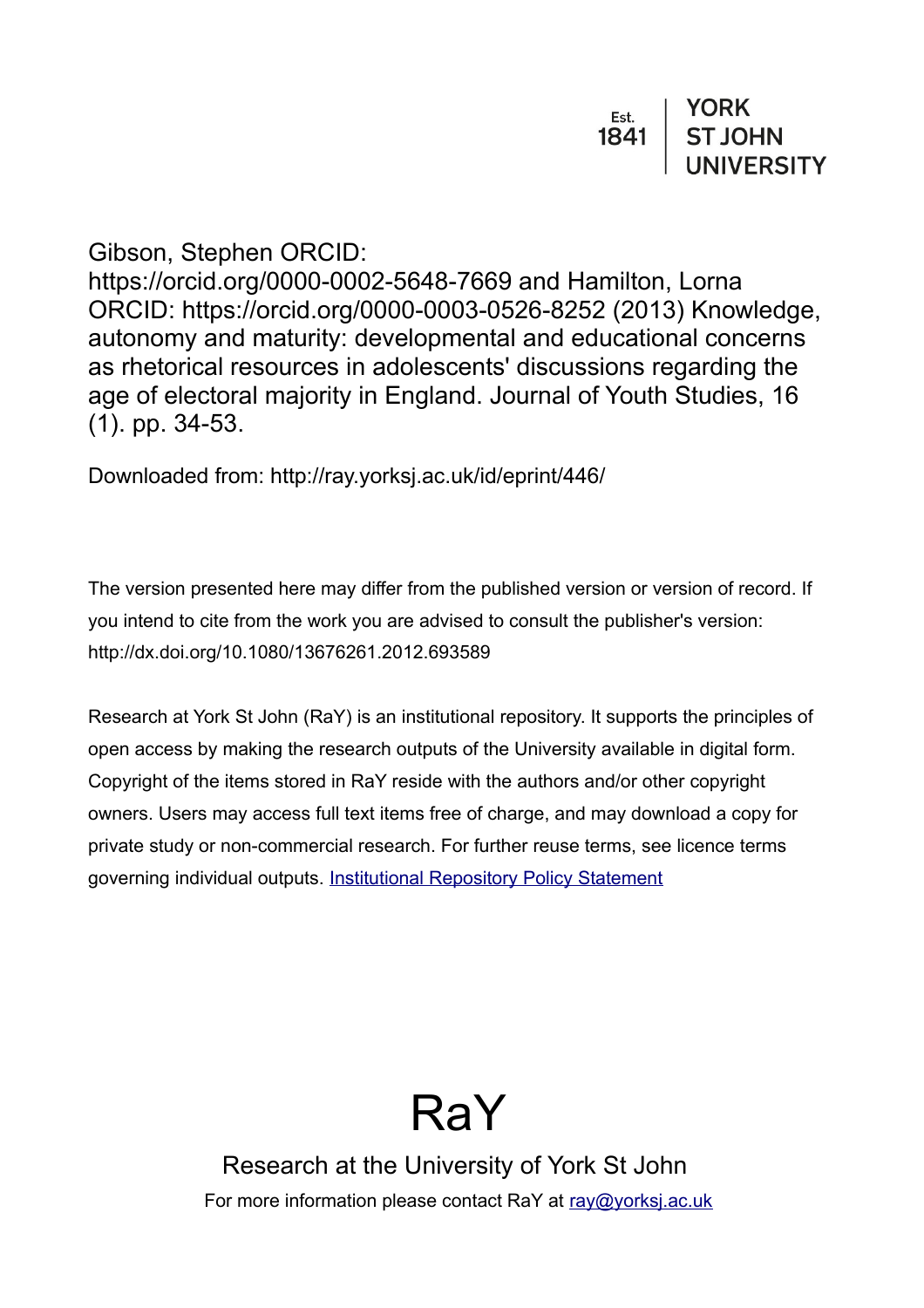Running head: KNOWLEDGE, AUTONOMY AND MATURITY

**Knowledge, autonomy and maturity: developmental and educational concerns as rhetorical resources in adolescents' discussions regarding the age of electoral majority in England.**

Stephen Gibson (York St John University)

 $\mathcal{R}$ 

Lorna Hamilton (University of York)

Correspondence should be addressed to: Stephen Gibson, Faculty of Health & Life Sciences, York St John University, Lord Mayor's Walk, York, YO31 7EX. Tel.: +44 (0) 1904 876581; Fax: +44 (0) 1904 876500; E-mail: s.gibson@yorksj.ac.uk

Acknowledgements: We would like to acknowledge the assistance of Mike Calvert, Lucy Hesselden, Laura Howson, Helen Macrae, Nathalie Noret, Fiona Paton, Robert Stephenson and Jo Whitehead with various aspects of the research. We would also like to thank Susan Condor for her comments on an earlier version of this paper. The research was funded by two grants from York St John University.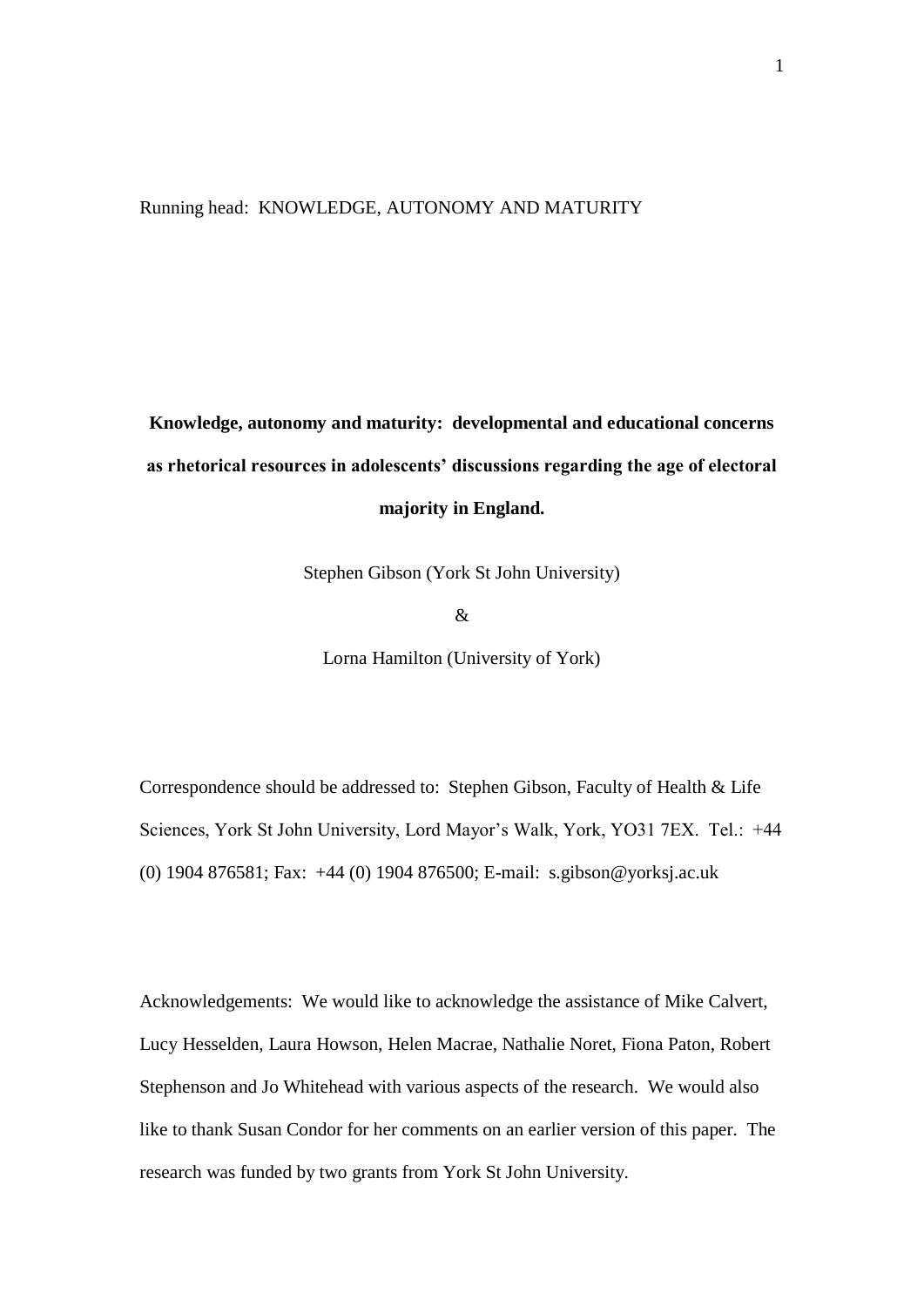#### **Abstract**

Recent debates concerning the age of electoral majority in the UK have focused on the levels of knowledge and maturity of young people. However, little research has explored the ways in which adolescents orient to these concerns themselves. In this paper we present analyses from a qualitative interview investigation in Northern England, and explore the ways in which our adolescent participants treated voting as a responsibility which should be exercised on the basis of a rational, autonomous and informed decision. Such arguments were frequently used to argue *against* a reduction in the age of electoral majority. These findings are discussed in relation to policy and educational debates in the UK.

Keywords: citizenship, discourse analysis, political participation, rhetoric, voting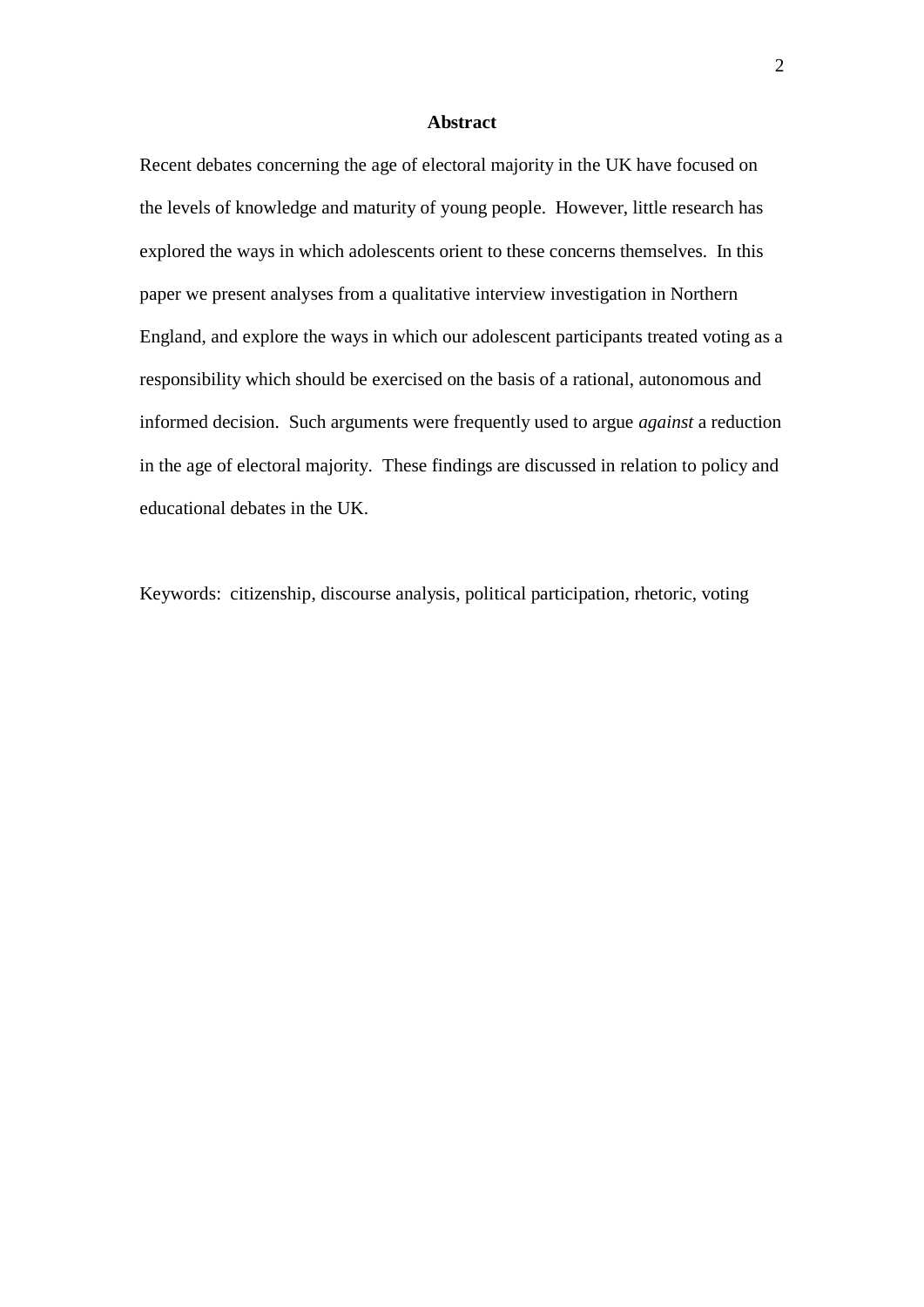# **Knowledge, autonomy and maturity: developmental and educational concerns as rhetorical resources in adolescents' discussions regarding the age of electoral majority in England.**

Political participation is a core requirement for democracy, with scholars and policy makes across 'western' liberal democracies engaged in a seemingly continual debate over how best to involve and enthuse young people in the political process. The present paper explores these issues within a UK context, with a particular focus on recent debates concerning the age of electoral majority and the introduction of citizenship education in England. A key focus of these debates has been on the educational and maturational readiness of people under the age of 18 to vote, and the paper is concerned with how adolescents themselves orient to these educational and developmental matters as they debate the possibility of lowering the age of electoral majority.

#### *Young people and political participation in the UK*

Debates regarding young people's levels of political participation have been ongoing for several years in the UK (see e.g. Coughlan 2003, Sloam 2007, Tonge 2009, Vaizey 2005, Youth Citizenship Commission 2009a), with some commentators noting that recent concerns are simply the latest in a long line of moral panics over young people's engagement with democratic processes (see e.g. Cowley and Denver 2004). Many studies point to low levels of interest and engagement in politics amongst young people (e.g. Park 1999, 2004, Park *et al.* 2004, White *et al*. 2000), and a weakening of ties to political parties in an era characterized by increasing individualism (Sloam 2007). These trends, together with falling turnout amongst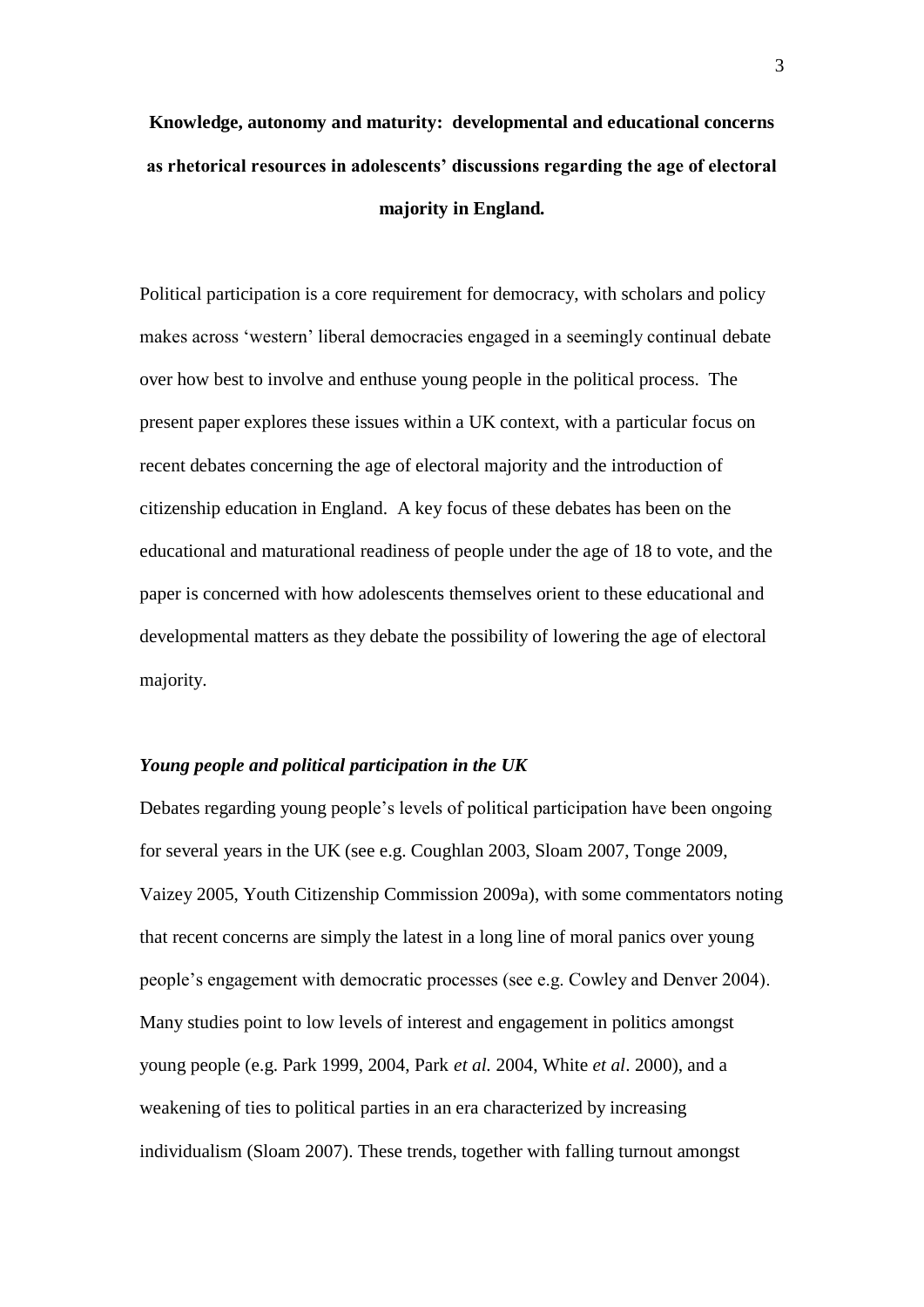young adult voters at recent general elections (Henn and Weinstein 2006, Kimberlee  $2002$ <sup>1</sup>, have led to the oft-noted trope of 'apathy' being used to characterise young people's relationship with politics (O'Toole *et al.* 2003). For others, the relatively low rate of political participation amongst young people is unsurprising given what Jefferys (2007, p. 281) has termed the 'anaemic' political culture of the UK as a whole. This perhaps reflects a normative Anglo-British<sup>2</sup> culture of liberal individualism, which some authors have suggested instils a sense of 'passive' citizenship leading to reluctance to participate in political process (see Condor and Gibson 2007, Marquand 1991).

## *Debates concerning the age of electoral majority in the UK*

A focal point for many of the debates concerning young people's political participation in the last decade has been the age of electoral majority, which currently stands at eighteen years of age (see e.g. Cowley and Denver 2004, Curtice 2004, Dawkins and Cornwell 2003, Folkes 2004, Wing Chan and Clayton 2006).<sup>3</sup> A number of groups and organizations (e.g. UK Youth Parliament, Votes at 16) have begun to argue for a reduction in the age of electoral majority to enable young people to vote from the age of sixteen, and the issue has been considered in several official reports intended to inform the work of policymakers (e.g. Youth Citizenship Commission 2009b, Electoral Commission 2004; for a summary see White 2009).

A related development was the introduction in 2002 of Citizenship Education into the school curriculum in England for children aged 11-16, following the report of the Advisory Group on Citizenship (1998), chaired by Bernard Crick, and known informally as the Crick Report (see also Qualifications and Curriculum Authority 2007a, b). Although the citizenship curriculum is not overly prescriptive – schools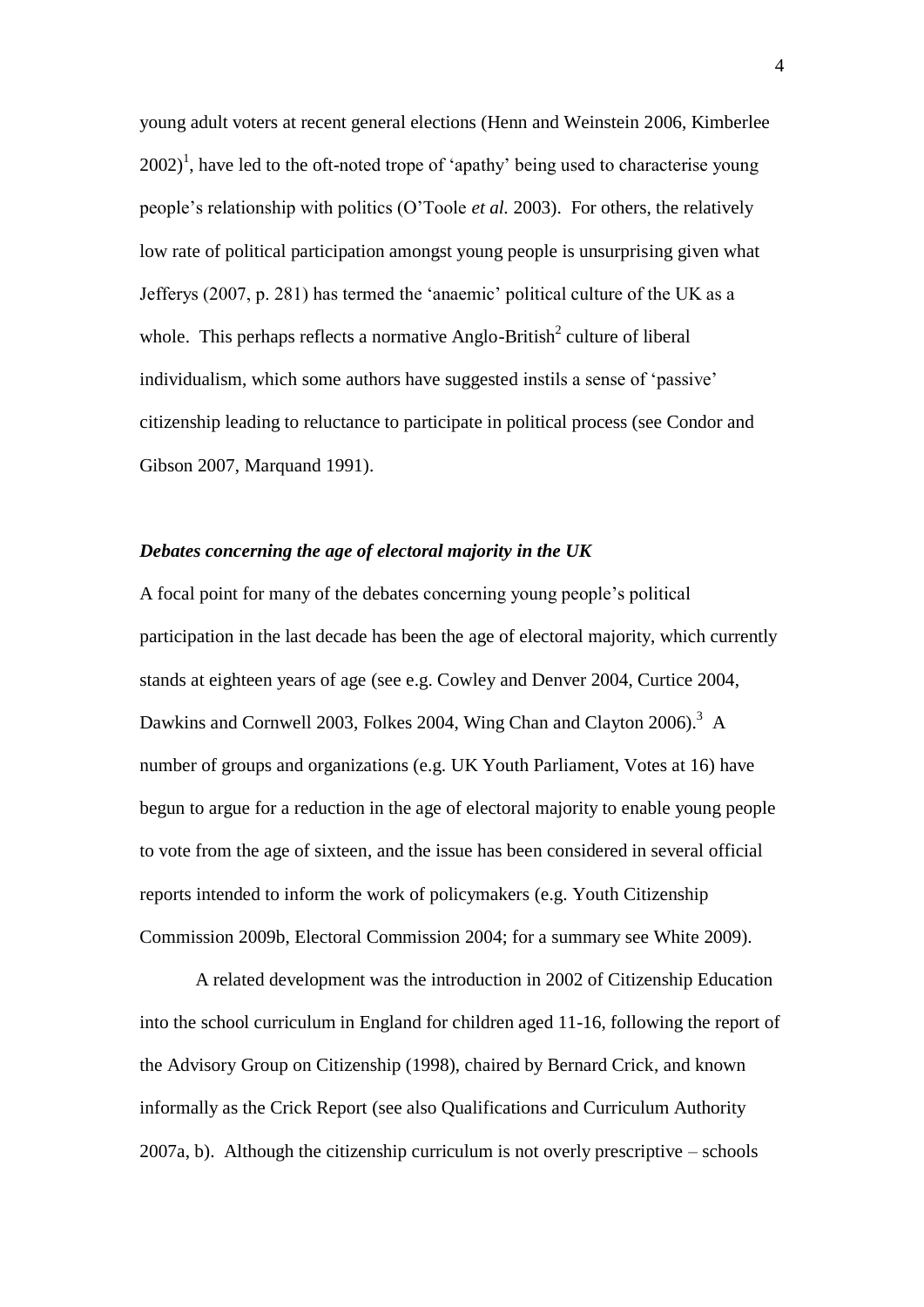can, for example, teach citizenship in separate classes or integrate it into other subjects – the aims of Citizenship Education, as laid out in the Crick Report, have been to increase levels of social and moral responsibility, community involvement and political literacy (Advisory Group on Citizenship 1998). As Condor and Gibson (2007) noted, the Crick Report was introduced as a direct attempt to effect a 'change in the political culture of this country both nationally and locally' (Advisory Group on Citizenship 1998, p. 7; see also Lopes *et al*. 2009). Several contributors to debates regarding the age of electoral majority have suggested that the embedding of citizenship education in the school curriculum provides further grounds for extending the franchise to 16 and 17 year olds. For example, the 'Votes at 16' coalition argues that '[l]owering the voting age to 16 would allow a seamless transition from learning about voting, elections and democracy to putting such knowledge into practice' (Votes at 16 2008, p. 10; see also Power Inquiry 2006). Similarly, many commentators note that lowering the age of electoral majority might lead to an increase in young people's levels of political participation. For example, reflecting on the results of their focus group study of young people's engagement in politics, White *et al*. (2000, p. 44) suggested that 'the lack of opportunities for young people to engage in the political process until the age of 18 ... contributed to low levels of political interest.'

It is perhaps unsurprising that many of these debates regarding young people's political participation have been played out against a backdrop of more general educational and developmental concerns regarding the appropriateness of different forms of education, the rate at which young people mature and acquire knowledge, and so on. For example, Wing Chan and Clayton (2006) review a range of data regarding young people's attitude stability and consistency, their interest in politics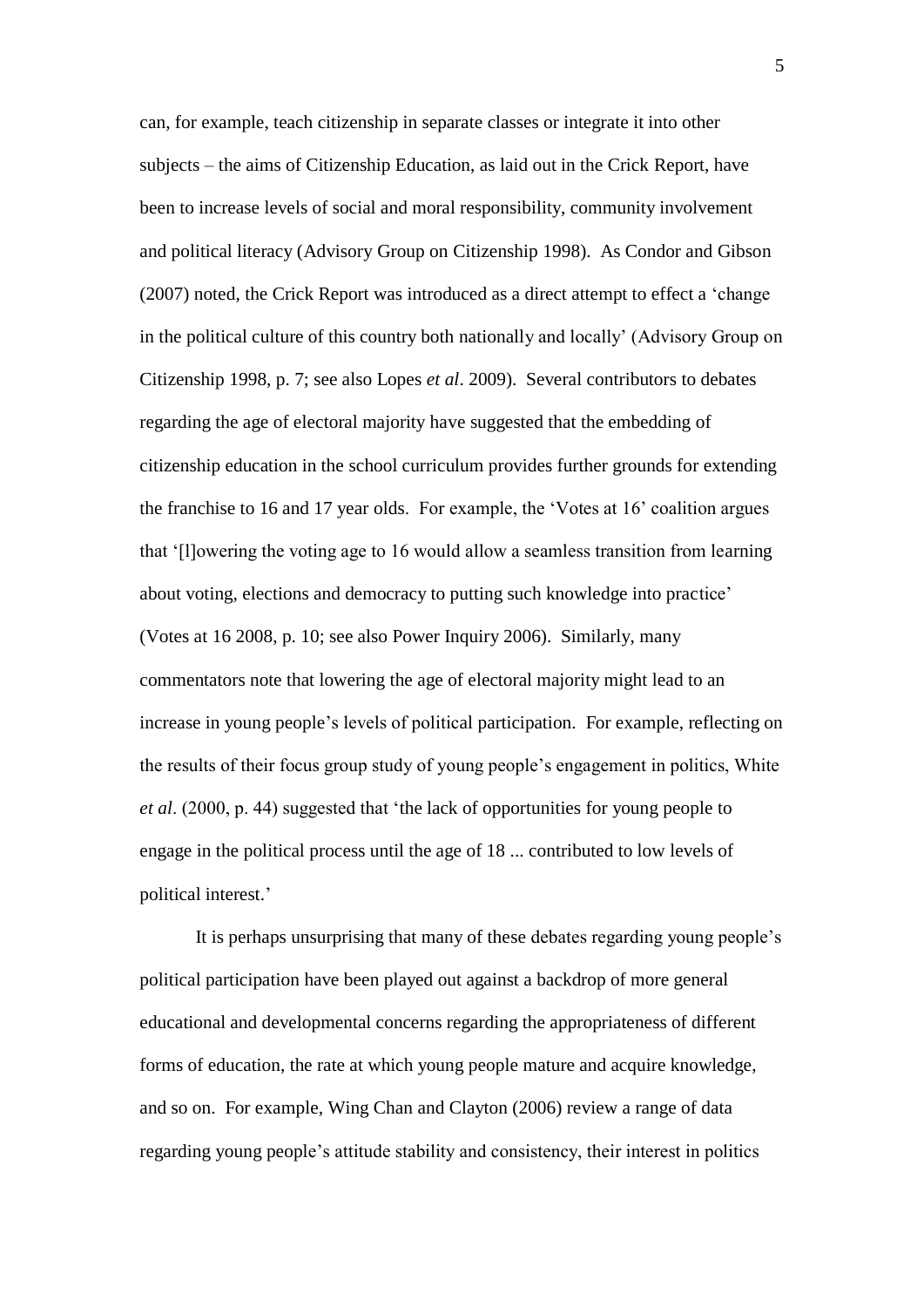and their levels of political knowledge, and conclude that 16 and 17 year olds have typically not reached sufficient levels of maturity to merit a vote. This points to the centrality of 'maturity' in these debates (see also White 2009) with a number of commentators on both sides of the argument seemingly in agreement that the age at which one can vote should be set at a point at which the majority of individuals can be considered able to make a mature and responsible decision (see e.g. Electoral Commission 2004, Wing Chan and Clayton 2006).

However, despite the volume of research exploring young people's political participation, few studies have explored how adolescents themselves discuss the possibility of lowering the age of electoral majority, if and how they invoke education and maturity in these discussions, and what commonsense assumptions regarding political participation underscore such discussions. These issues are of central importance as without such a consideration there is a risk of policy and academic debate occurring in an empirical vacuum which fails to pay attention to young people's own constructions of the objects of political and scholarly concern. It is the aim of the present study to undertake such an analysis, and it does so by adopting an approach informed by rhetorical psychology.

## *Rhetorical Psychology*

Rhetorical psychology (Billig 1991, 1996, Billig *et al*. 1988) is a member of the wider family of discourse analytic approaches which have been developed in social psychology over the last two decades or so (e.g. Edwards 1997, Edwards and Potter 1992, Potter 1996, 2007, Potter and Wetherell 1987, Wetherell and Potter 1992). These approaches are characterised by a broadly social constructionist epistemological framework which emphasises the construction of reality (including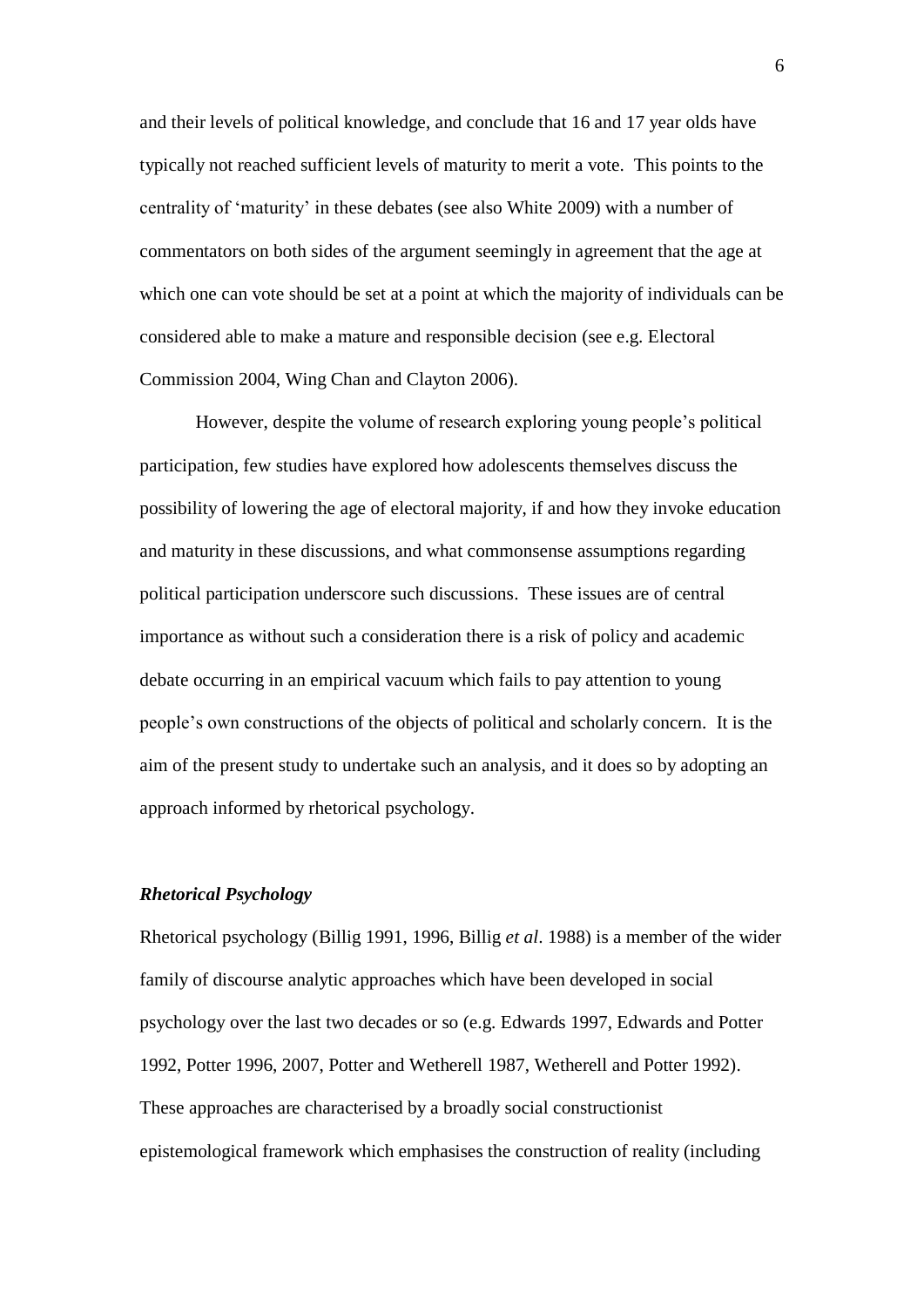psychological entities) in discourse. In the present paper our specific concern is with the use of rhetorical commonplaces. Billig (1996) traces the notion of the commonplace from the classical study of rhetoric and its concern with the *topoi* or topics of argumentation. In contrast to some classical uses of 'topic' which treat it as referring to the *form* of arguments, Billig (1996, p. 228, italics in original) identifies another meaning which is more concerned with the *content* of arguments: 'In talking of the content of arguments, the rhetorical textbooks often referred to the 'commonplaces' (*loci communes*) of arguments.' Billig (*ibid.*) goes on to suggest that 'the concept of common-places is an interesting one, in that it stands for the commonsense values and notions, which ideally should be shared by speaker and audience alike.' Here, we follow Billig's concern with using the content of argumentation as a way of studying socially shared commonsense assumptions.

In recent years discursive and rhetorical approaches have been used to study a range of issues relating to citizenship (e.g. Abell *et al*. 2006, Barnes *et al*. 2004, Hopkins *et al*. 2003, Condor 2006a, Condor *et al*. 2006, Gibson 2009, Gibson and Condor 2009; see also Condor 2011). Of particular relevance for the present study is Condor and Gibson's (2007) analysis of accounts of political participation amongst a sample of 18-24 year olds in North-West England. Condor and Gibson pointed to the ways in which their interviewees could position themselves as responsible citizens by virtue of their non-participation, with technical knowledge frequently being treated as superior to rights to opinionation in legitimating political participation. Notably, Condor and Gibson suggest that, for their participants, 'the very fact that 'politics' constituted a curriculum subject could be viewed as good reason to cast political decision making as a technical matter, best left to those with the highest levels of formal qualification and training' (2007, p. 133). This raises the question of how,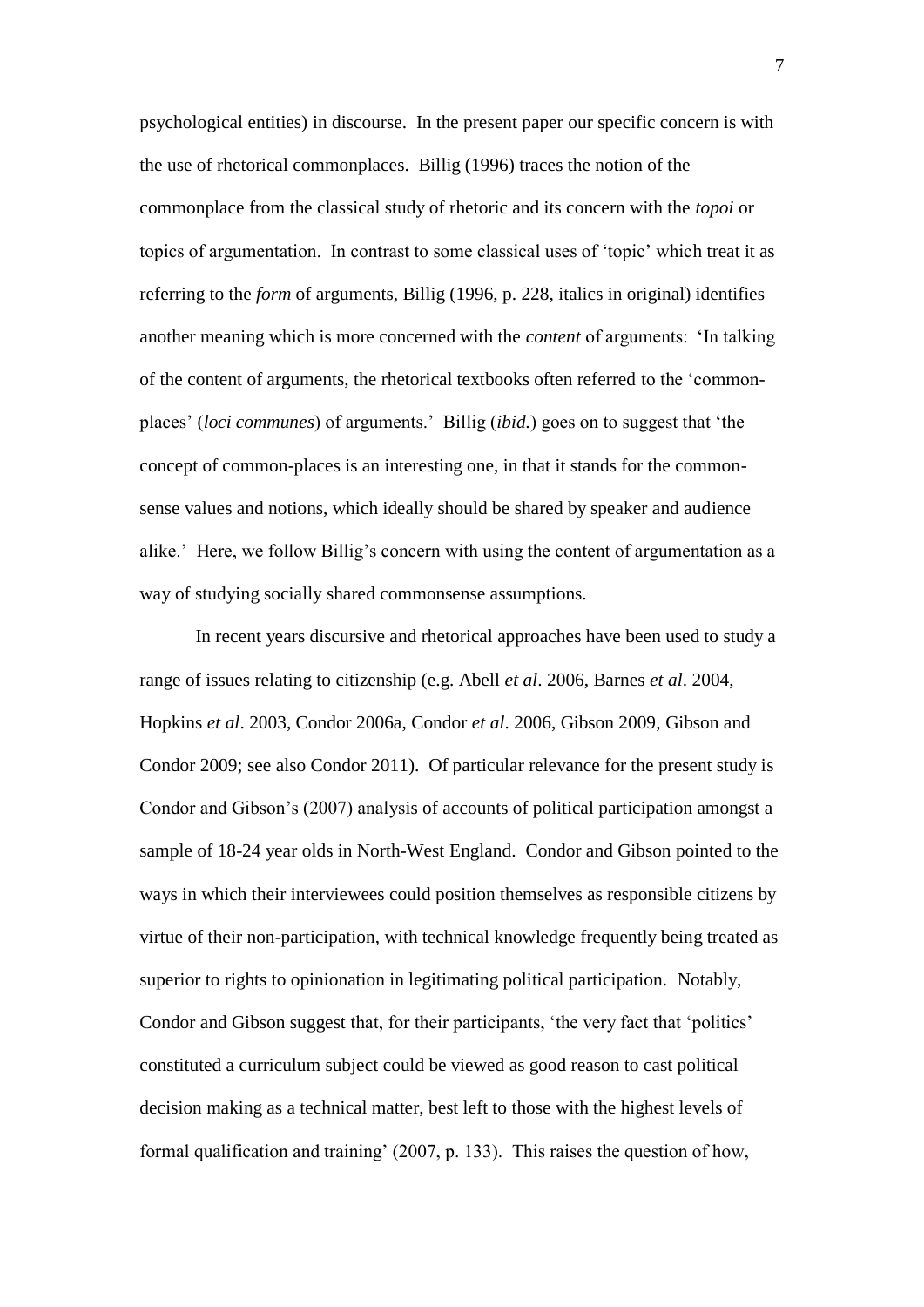precisely, adolescents under the age of 18, who are currently participating in citizenship education classes, might orient to these matters. In the present paper we therefore present an analysis of discussions of political participation and the age of electoral majority amongst young people who have undergone several years of formal citizenship education.

#### **Method**

#### *Participants*

The participants consisted of 174 young people (71 males, 103 females) aged from 14 years and three months to 17 years and three months  $(M = 15$  years 6 months), who were all in UK school years 10 ( $N = 117$ ) and 11 ( $N = 57$ ), which are currently the final two years of compulsory schooling in the UK. $<sup>4</sup>$  Pupils from eight schools, all of</sup> which were located in the north of England, participated in the research. Schools were sampled using a combination of convenience and purposive sampling, with the purposive element involving an effort to sample schools from both the private (feepaying) and state (publicly-funded) sectors. Six were state schools, with the remaining two being private. Fifty-four participants attended one of the private schools, and 120 attended one of the state schools. Data were collected on parental occupation and although this information was not intended to be used to classify participants according to socio-economic status, it reveals a wide range of occupational backgrounds. Using the UK Office for National Statistics' (2010) socioeconomic classification system as a rough guide, parental occupations ranged from those consistent with the definition of 'routine occupations', to those consistent with the 'higher managerial and administrative' and 'higher professional' occupations.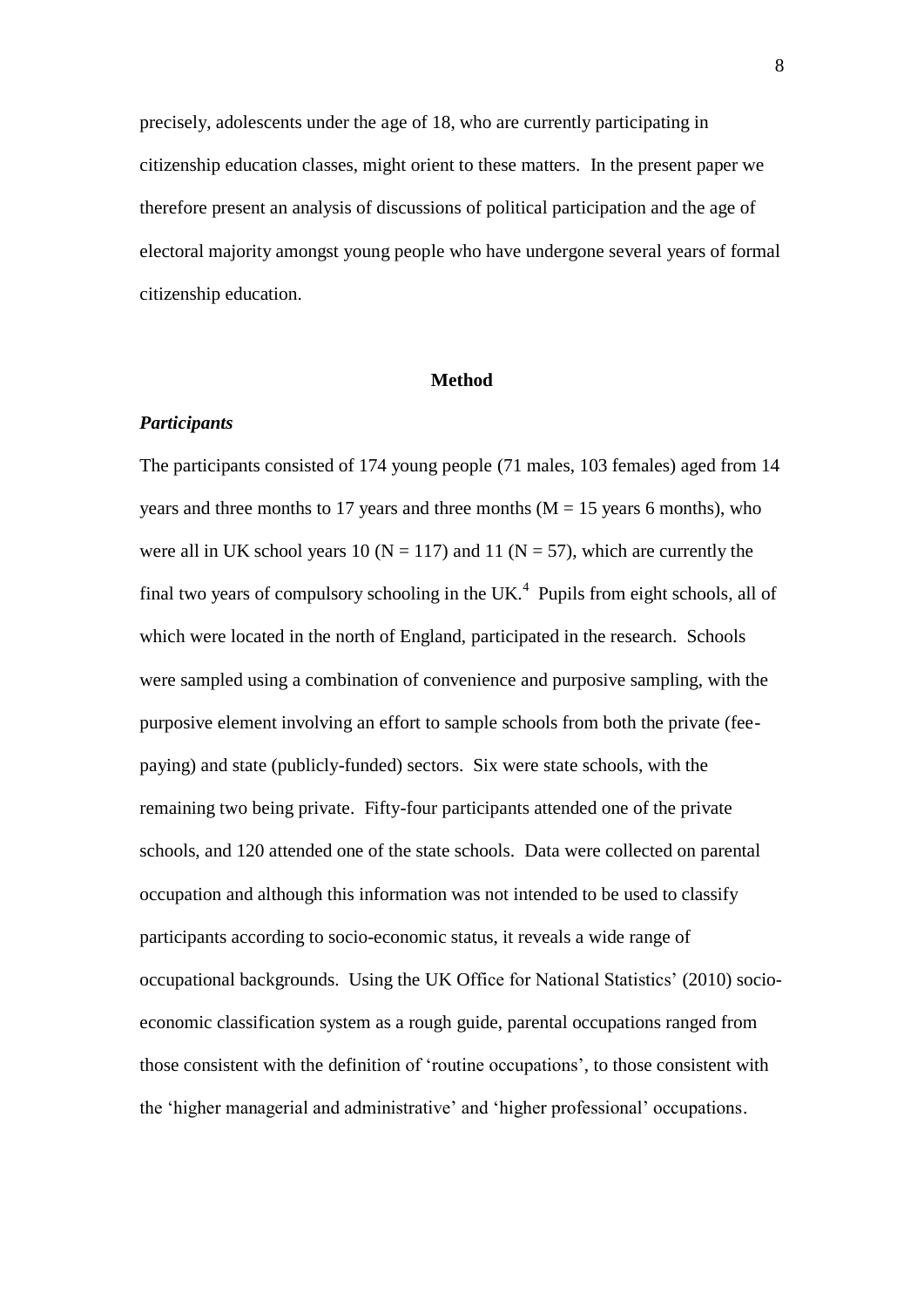Participants recruited from private schools tended to be from households where at least one parent would be classified in these latter categories.

It should be noted that whereas state schools are bound by the National Curriculum and therefore Citizenship Education is compulsory, this is not the case for private schools. However, both private schools involved in the research taught Citizenship Education. The schools were located in areas which are relatively homogeneous in terms of ethnicity, and as such all but four participants indicated their ethnic background as 'White British' on a standard tick-box ethnicity monitoring form. Two participants indicated their ethnic background as 'White British and other white background', one selected 'Chinese' and one selected 'other mixed background'.

## *Interviews*

In order to generate discussion between participants, a group interview method was employed. Sixty-two semi-structured group interviews were conducted on school premises between March 2006 and November 2007. Each interview was conducted by a single researcher, with each participant taking part in only one interview. Initial interviews were conducted with group sizes of two to four participants, although as the research progressed we increasingly sought to recruit participants in groups of three wherever possible as this generated more discussion than groups of two, and allowed individual participant voices to be picked out more easily for transcription purposes than when participants had been interviewed in groups of four. Seventeen interviews involved two participants, 40 interviews involved three participants, and 5 interviews involved four participants. Interview duration ranged from 19 minutes to 1 hour and 22 minutes ( $M = 43$  minutes).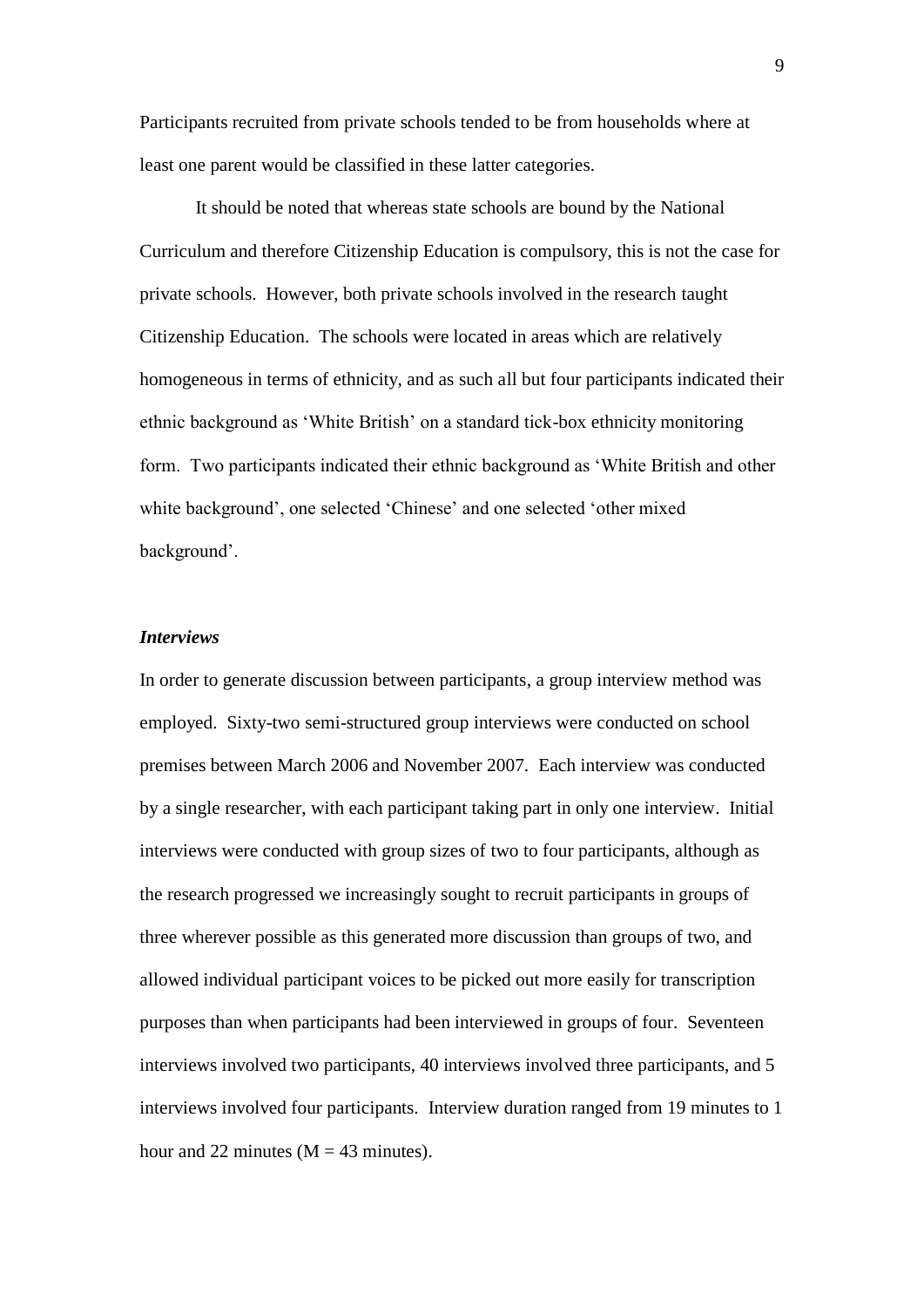The interviews were intended to generate discussion on a range of issues related to citizenship, such as military service, employment, environmental issues, immigration, political participation, social inequality and European integration. Seven principle questions were presented in turn on A4-sized cards, and participants were invited to discuss the issues covered by each question. Although the interviewer had a series of possible prompts and follow-up questions that could be used if necessary, participants were allowed to direct the discussion to their own areas of interest. The present paper focuses in detail on discussions of political participation, and specifically of electoral participation, which followed from the presentation of one question card in particular: 'Should the age at which you can vote in elections be reduced from 18 to 16?' All data analysed for the present paper were drawn exclusively from discussions following the presentation of this question card (for analyses of other aspects of the data, see AUTHOR REFS).

#### *Analytic Procedure*

Initial selection of data for analysis involved the extraction of all material relevant to the question concerning the reduction in the age of electoral majority. These data were then read with a view to identifying the rhetorical commonplaces employed within arguments for and against a reduction in the age of electoral majority. These commonplaces were evidenced in the interview discussions through the use of a range of specific terms. For example, although the term 'maturity' was itself often used by participants, more colloquial references to 'growing up' were also used, and where contextually appropriate, these were identified as being part of rhetorical commonplaces based around maturity. This stage of the analysis involved repeated reading of the data, and we aimed for over-inclusion by including borderline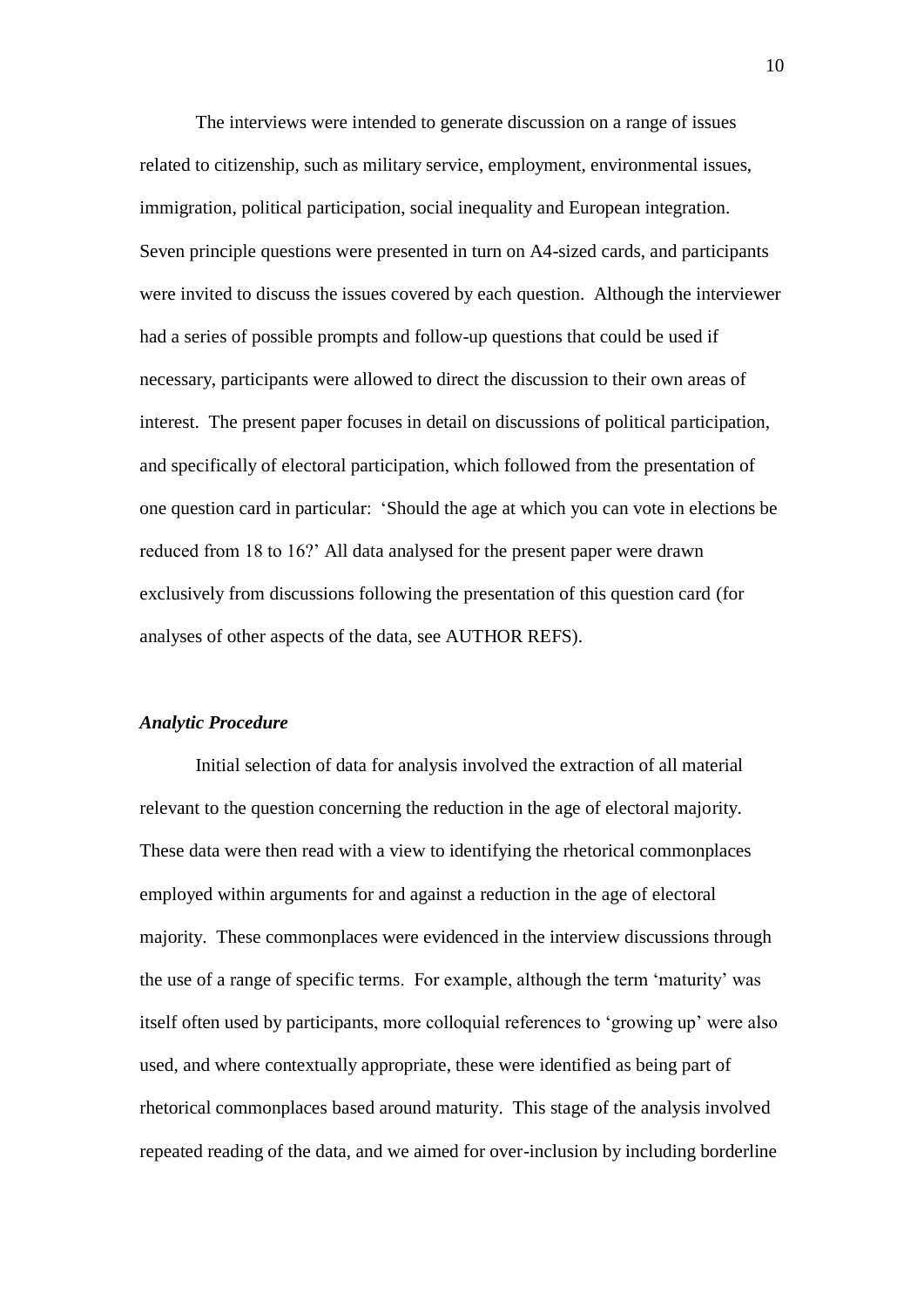cases in the analysis (Potter  $&$  Wetherell 1987). We subsequently returned to these borderline cases in order to clarify whether they did in fact exemplify the rhetorical commonplace which had been identified. We then undertook a broader review of the rhetorical commonplaces identified in order to ensure that earlier readings of the data had not unduly constrained subsequent readings. This involved the comparison of instances of commonplaces with each other, and with instances of different commonplaces (both between and within interviews).

In order to further ensure a robust analysis, we used deviant case analysis (see e.g. Seale 1999, Silverman 2006), a technique recommended by a number of discursive and rhetorical researchers (e.g. Taylor 2001, Wiggins & Potter 2008). This can be understood as a qualitative approach to falsification insofar it requires the analyst to actively seek out apparently atypical cases in order to ensure that emergent findings which fail to account for all relevant data are either modified or rejected. Similarly, we endeavoured to adopt a suitably reflexive approach in our analysis (see e.g. Taylor 2001), in particular in relation to the treatment of the interviews as a specific form of situated social interaction. Reflexivity involves the turning of the analytic gaze on the analyst. In practice, this entailed paying attention to the contributions of the interviewer in the interactions as well as to the responses of the interviewees. Thus, a cornerstone of our analysis was something frequently neglected in social scientific research using interviews or focus groups – that the constitutive nature of the research encounter was key to forming the resultant accounts. However, whereas some discourse analysts have recently argued against the use of interviews as a method of data collection on the grounds that the constitutive nature of the interview context precludes drawing conclusions other than (e.g. Potter & Hepburn, 2005), we sought to analyse our data both in terms of its production in the specific social setting of the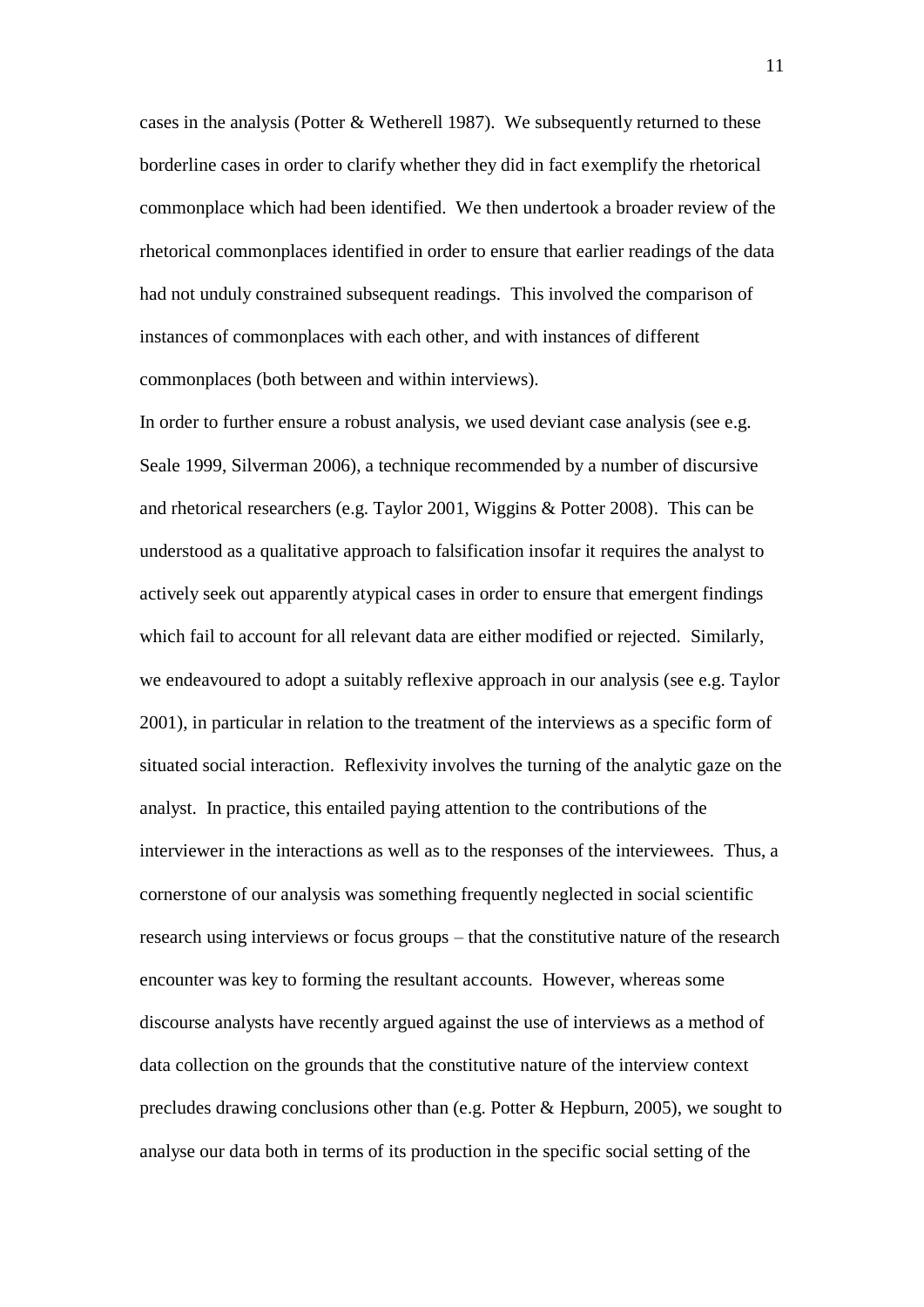interview, and as an occasion for the mobilization of the broader ideological and cultural currents (i.e. commonplaces). We thus sought to follow Wetherell's (2003, p. 13) argument that although '[t]he interview is a highly specific social production,  $\cdots$ it also draws on routine and highly consensual (cultural/normative) resources that carry beyond the immediate local context, connecting local talk with discursive history.'

Although our analytic approach is a qualitative one, we do present basic frequency information in order to demonstrate the prevalence (or otherwise) of particular commonplaces within our dataset. Again, this can be seen as a strategy for ensuring the robustness of our analysis insofar as it allows us to demonstrate the prevalence of the rhetorical commonplaces identified across the sample. It should be noted that in doing this, we report the number of interviews in which a particular rhetorical commonplace was used (out of a total of 62), rather than the number of participants who used it. This is because, following the arguments of authors such as Shotter (1993) and Condor (2006b), it was apparent that rhetorical commonplaces were invariably jointly produced and therefore any attempt to attribute 'ownership' to particular individual participants would risk neglecting the complexities of the dialogical character of interaction.

#### **Analysis**

By far the most common position on the issue of lowering the age of majority was opposition  $(N = 47)$ , with a smaller proportion of the interviews featuring arguments in favour of the move  $(N = 25)$ , and a single interview featuring an argument for the age of majority to be *increased.* Analysis suggested that a common set of rhetorical resources were being deployed by the participants regardless of the particular position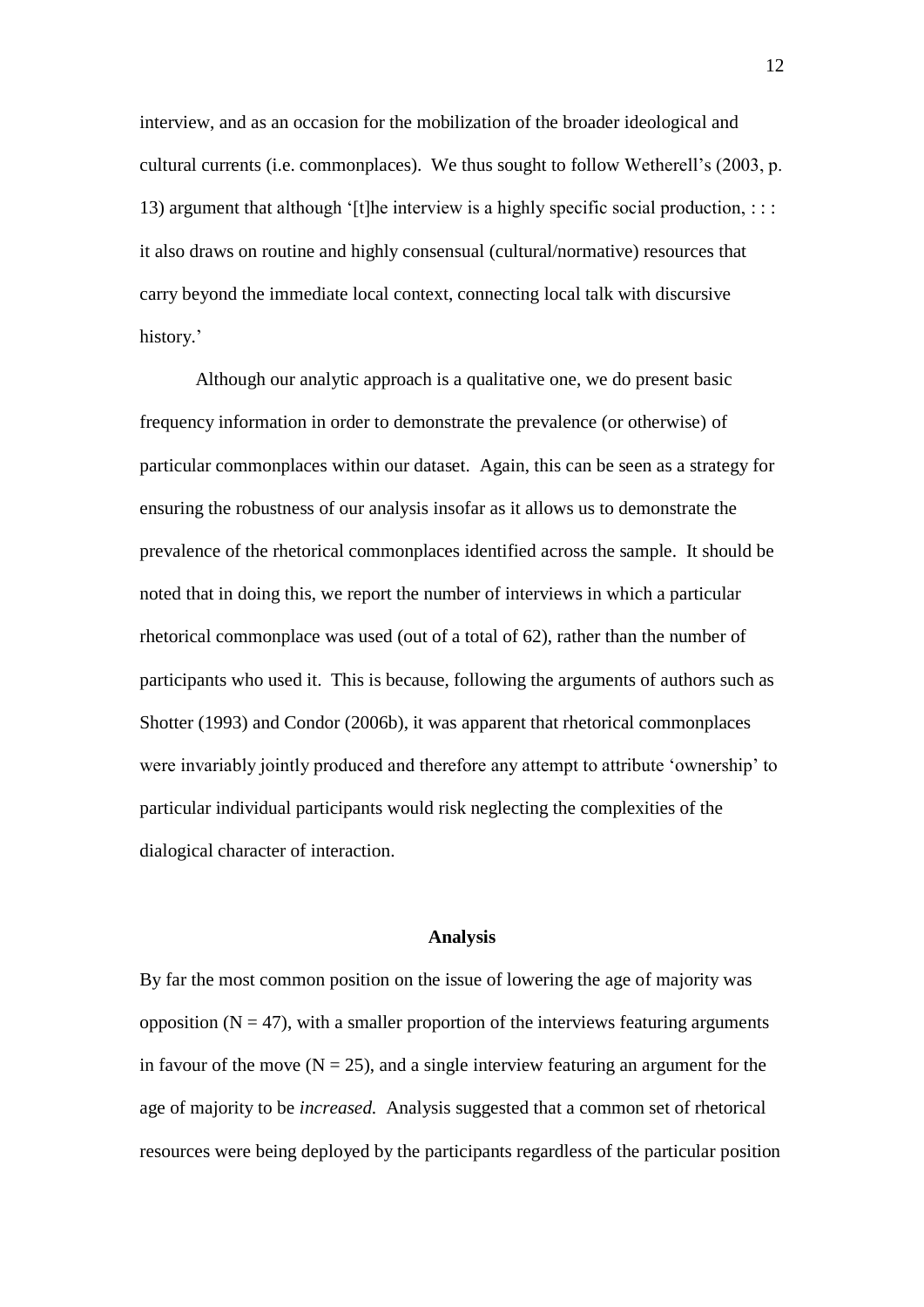they argued regarding the lowering of the age of electoral majority. The key assumption in most discussions revolved around the requirement for voting to be based on a rational and informed choice. Related to this were concerns about knowledge/education ( $N = 35$ ), maturity ( $N = 25$ ) and autonomy ( $N = 20$ ), which often co-occurred in the same interview. These concerns constituted rhetorical commonplaces insofar as it was typically assumed that rational and responsible voting was contingent upon the prior establishment of a mature and autonomous viewpoint, grounded in sound political knowledge.

The following summary of the analysis is organised into three sections. First, we will show how these commonplaces could be drawn upon by participants arguing for different positions in the debate. Second, we will explore how formal educational experiences could be mobilised in the discussions. Third, we will explore in more detail the use of commonplaces of autonomy and maturity.

#### *Arguments for and against lowering the age of electoral majority*

In extract 1 we see a fairly typical example of the rhetorical mobilization of knowledge and autonomy to argue against lowering the age of electoral majority:

*Extract 1:*

|                | Craig:  | "Should the age at which you can vote in elections |
|----------------|---------|----------------------------------------------------|
| 2              |         | be reduced from eighteen to sixteen?"              |
| 3              | Claire: | No.                                                |
| $\overline{4}$ | Sharon: | No, because at sixteen you don't know-             |
| .5             | Claire: | Because when you're sixteen you don't have         |
| 6              |         | a clue what you're doing. ((laughs))               |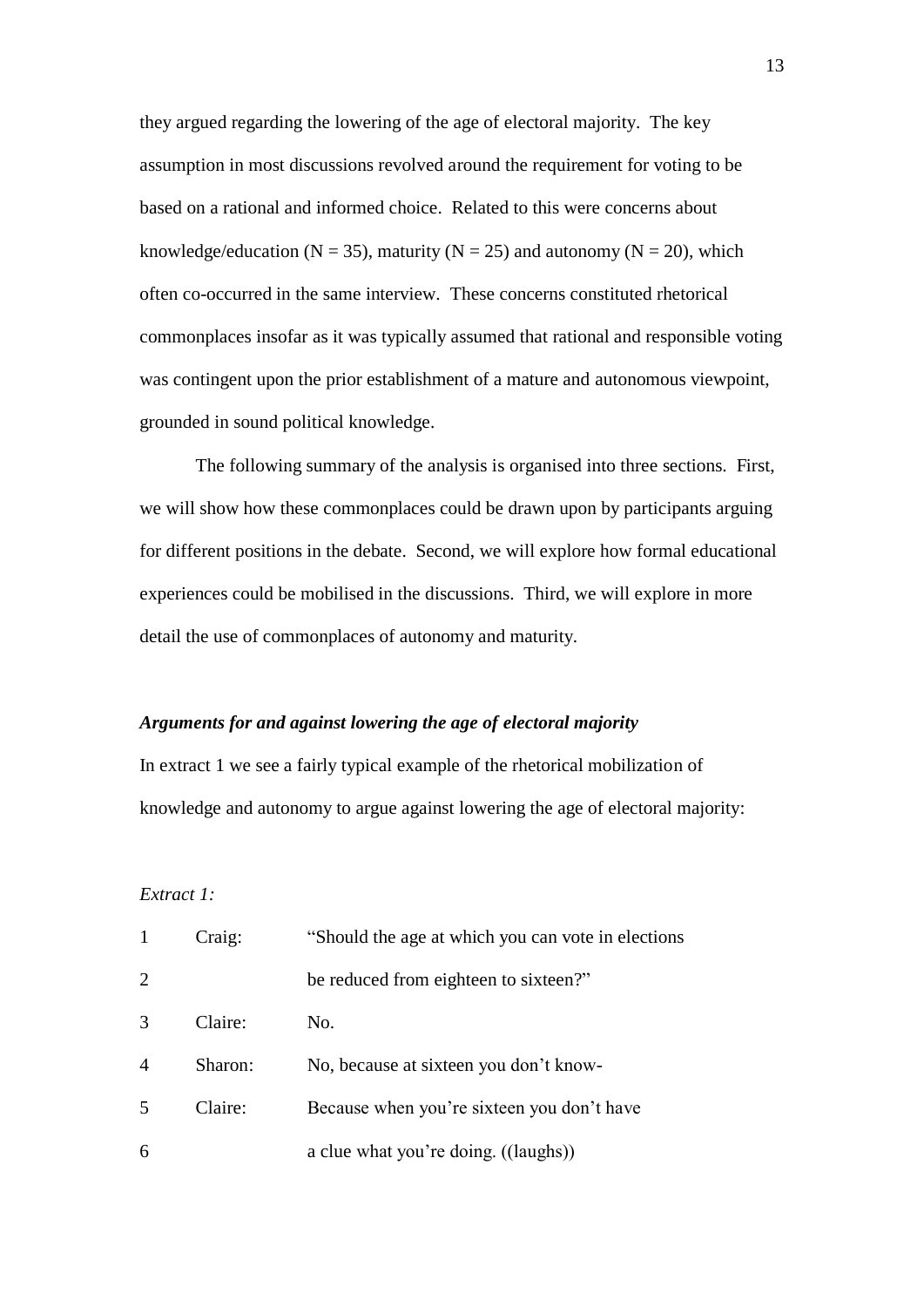| 7  | Sharon: | Yeah, exactly you're sixteen you're not old          |
|----|---------|------------------------------------------------------|
| 8  |         | enough to know.                                      |
| 9  | Claire: | You- you don't know politics and stuff.              |
| 10 | Craig:  | I don't know, if I could have voted, I wouldn't      |
| 11 |         | have voted for Tony Blair.                           |
| 12 | Sharon: | I wouldn't have done. Because you've got your        |
| 13 |         | parents that are influencing you into a decision.    |
| 14 |         | When you're eighteen your decision is yours -        |
| 15 | Amy:    | I don't know why they'd reduce it to sixteen.        |
| 16 | Claire: | You're a free person when you're eighteen.           |
| 17 |         | Your mind's your own.                                |
| 18 | Sharon: | But when you're sixteen you've got TV that's         |
| 19 |         | influencing you, your parents, your friends $-$ it's |
| 20 |         | not your own choice. When you're eighteen            |
| 21 |         | you're allowed to make your own choice.              |

Sharon and Claire both explain their immediate replies of 'no' with reference to 16 year olds' lack of knowledge (ll. 3-9). Craig's response that he would have voted against Tony Blair had he been able to (ll. 10-11) occasions a change of rhetorical strategy from Sharon and Claire, who move from the 'lack of knowledge' argument to draw instead on the autonomy commonplace, referring to parental and other forms of social influence (ll. 12-13, ll. 18-20), and explaining that this is no longer the case when one reaches the age of eighteen, at which time 'you're a free person' (l. 16) and 'the decision is yours' (l. 14).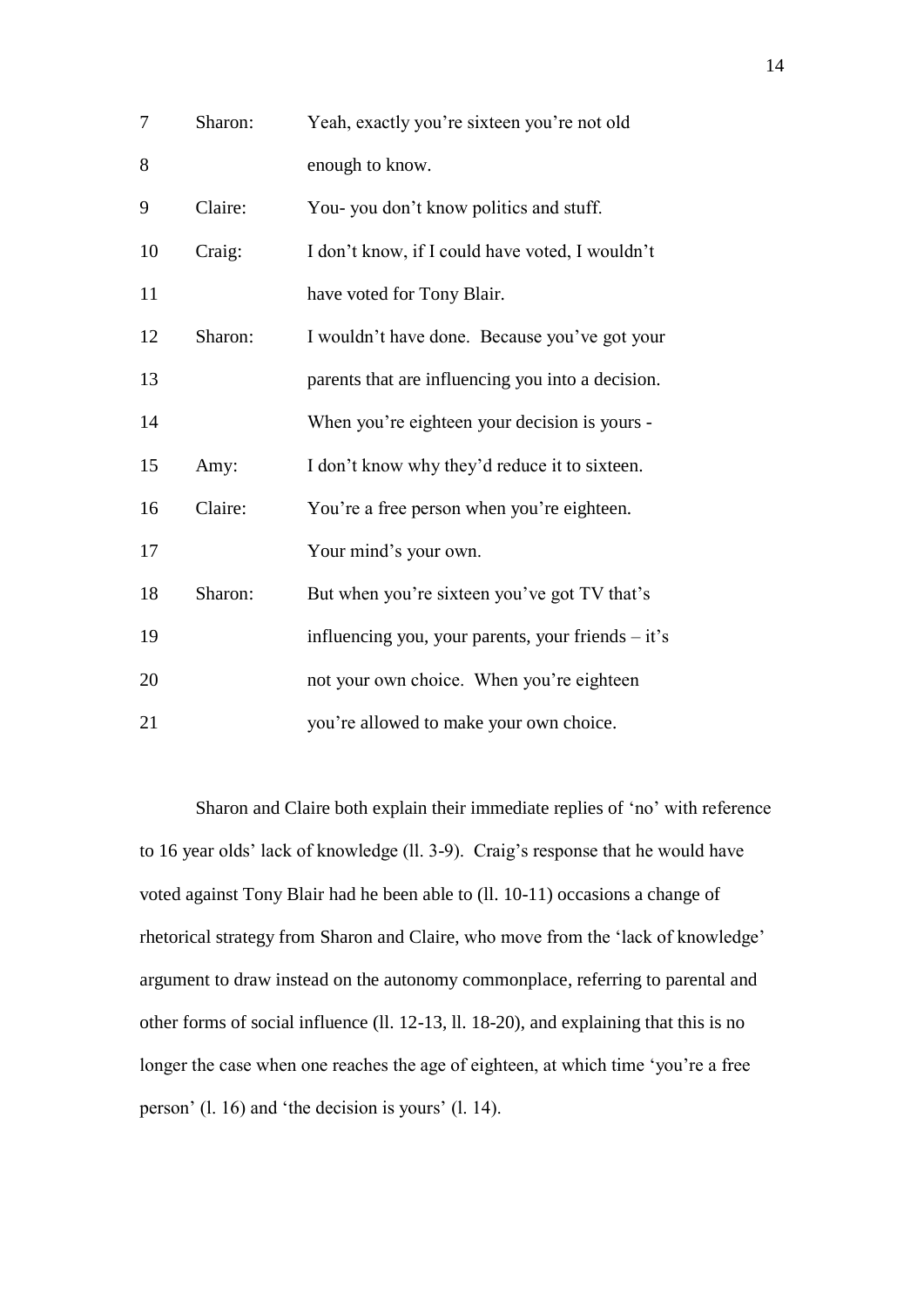These commonplaces were also frequently drawn upon in arguments for lowering the voting age, for example:

# *Extract 2:*

| $\mathbf{1}$ | Hugh:          | "Should the age at which you can vote in                |
|--------------|----------------|---------------------------------------------------------|
| 2            |                | elections be reduced from eighteen to                   |
| 3            |                | sixteen?"                                               |
| 4            | Jackie:        | Yeah                                                    |
| 5            | Leslie:        | Yeah.                                                   |
| 6            | Jenny:         | I thought it was sixteen.                               |
| 7            | $\mathbf{I}$ : | Why do you think it should be?                          |
| 8            | Jackie:        | Cos at sixteen that's $-$                               |
| 9            | Leslie:        | Cos everyone should have a say shouldn't they.          |
| 10           | Jenny:         | Should be allowed our own, opinions.                    |
| 11           | Jackie:        | At sixteen, it's like the age where you get, the        |
| 12           |                | legal age for like full time jobs and that, so you're – |
| 13           |                | and then, you'll start having to pay tax, if you        |
| 14           |                | get a full time job and paying over a certain           |
| 15           |                | amount, but yet you won't get a – but you don't         |
| 16           |                | get a say in, who you – to elect.                       |
| 17           | Jenny:         | Yeah.                                                   |
| 18           | $\mathbf{I}$ : | Yeah.                                                   |
| 19           | Jackie:        | I think it's a bit tight, I mean you're putting enough  |
| 20           |                | in, to like $-$                                         |
| 21           | Jenny:         | And you're like, when you're sixteen you're             |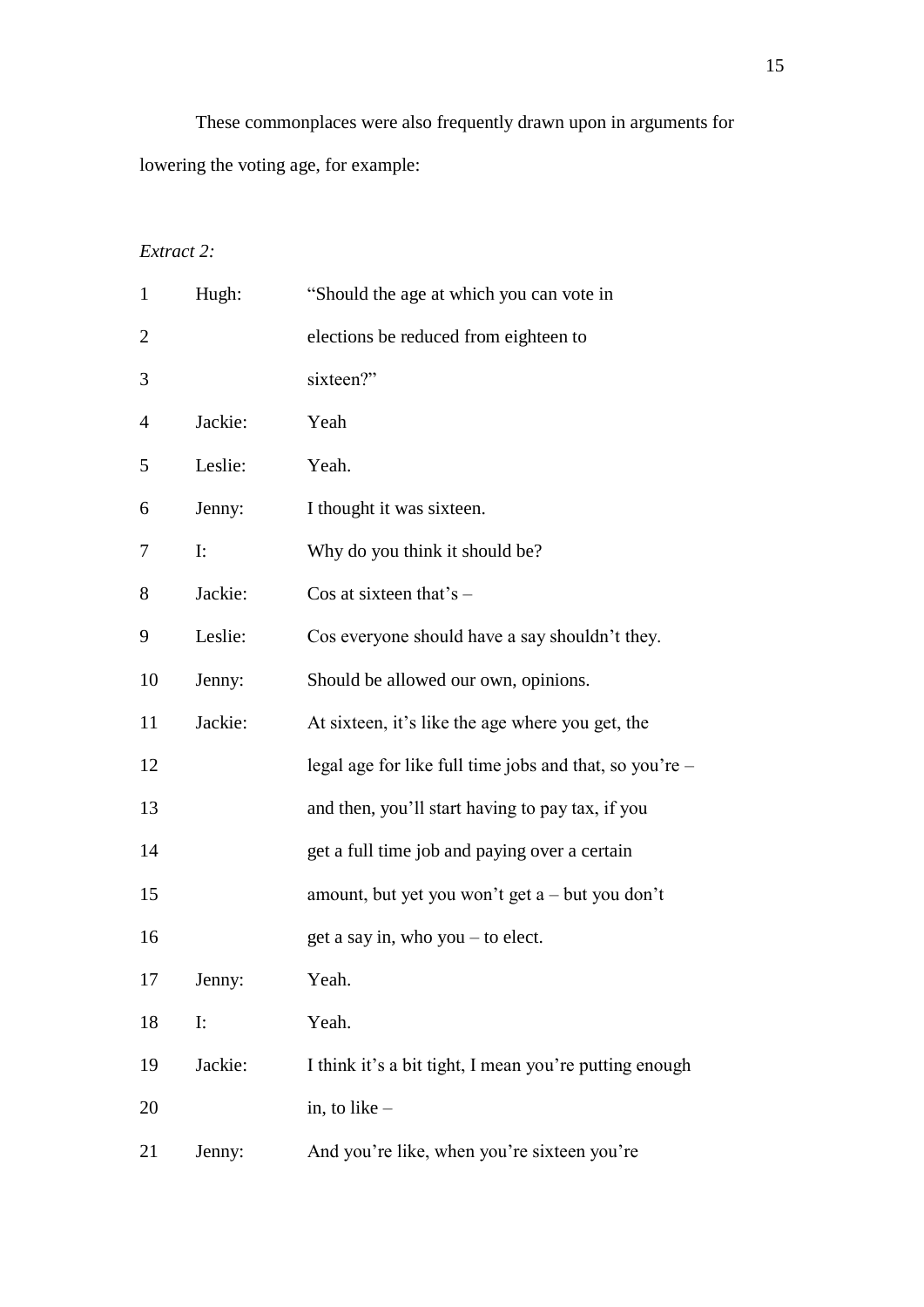| 22 | growing up aren't you, it's not as if you're still,  |
|----|------------------------------------------------------|
| 23 | like going to be stupid about it, cos it's something |
| 24 | serious really isn't it?                             |

Leslie and Jenny work up a rationale for their agreement with the lowering of the age of electoral majority based on equal rights to opinionation (ll. 9-10), and Jackie argues that because 16 year olds can enter employment and pay taxation they should therefore 'get a say in who … to elect' (ll. 11-16). Arguments that the range of other legal rights and responsibilities accorded to 16 year olds meant that they should also be granted suffrage were also present in other interviews where participants argued in favour of lowering the age of majority  $(N = 5)$ . However, such arguments were rarely offered in isolation, and here Jenny subsequently attends to an unstated objection that 16 year olds might not be capable of voting by asserting that at sixteen 'you're growing up' and are therefore not 'going to be stupid about it, cos it's something serious' (ll. 21-24). Here, we see political participation oriented to as a responsibility which is not to be taken lightly, and which is a 'serious' matter requiring 'grown up' participation.

It can therefore be seen that, regardless of the particular position argued on the question of the age of majority, the participants treat voting as a responsibility which requires knowledge and is not to be treated frivolously.

#### *Knowledge and education*

The observation that these young people frequently treated knowledge as a prerequisite for suffrage follows Condor and Gibson's (2007) finding that their sample of 18-24 year old young adults could often treat formal political knowledge as a criterion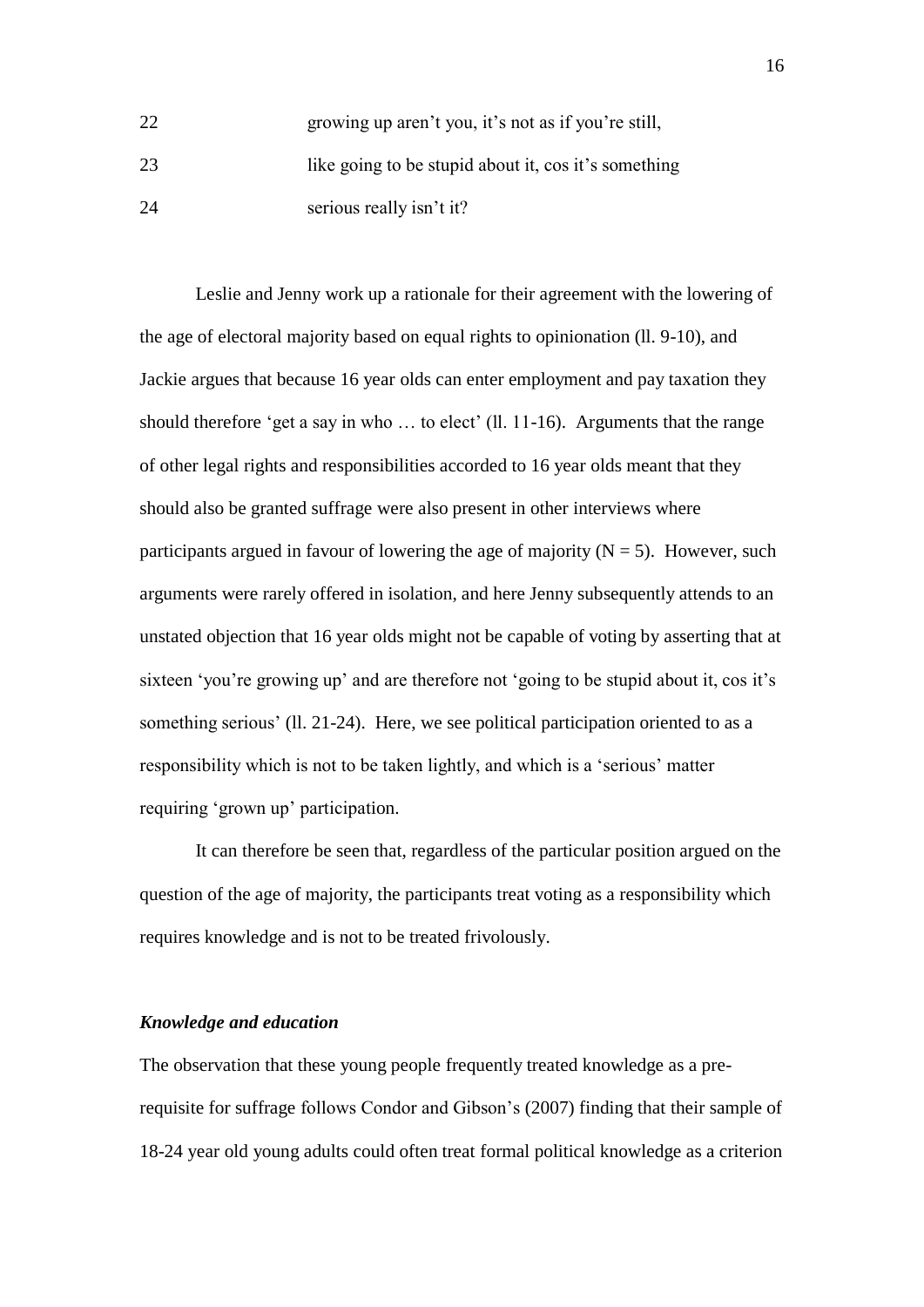for political participation, and that this led to an image of a population composed of members who are differentially qualified for political participation. In the present study, the possibility of formally assessing political knowledge could be raised as a solution to the problem of variation in levels of political knowledge amongst 16 year olds. For example:

# *Extract 3:*

| $\mathbf{1}$ | Tim: | "Should the age, at which you can vote in elections   |
|--------------|------|-------------------------------------------------------|
| $\mathbf{2}$ |      | be reduced from eighteen to sixteen?"                 |
| 3            | Rob: | No.                                                   |
| 4            | Tim: | No, I don't think it should.                          |
| 5            | Rob: | I don't think you have the er same, knowledge         |
| 6            |      | about it all when you're sixteen. Like $I - if I$ was |
| 7            |      | doing it, now – well June, so a couple of months'     |
| 8            |      | time when I become sixteen, I wouldn't, I wouldn't    |
| 9            |      | have a clue.                                          |
| 10           | Tim: | You'd just be ticking a box, wouldn't you?            |
| 11           | Rob: | Yeah, you'd like – you'd pick the same one that       |
| 12           |      | your dad picked or something like that, yeah.         |
| 13           | I:   | Yeah.                                                 |
| 14           | Tim: | Erm $(3)$ I don't know, I think a lot of people       |
| 15           |      | $don't - don't know - you ask any - a lot of$         |
| 16           |      | sixteen year olds won't even know what elections      |
| 17           |      | are.                                                  |
| 18           | I:   | Yeah?                                                 |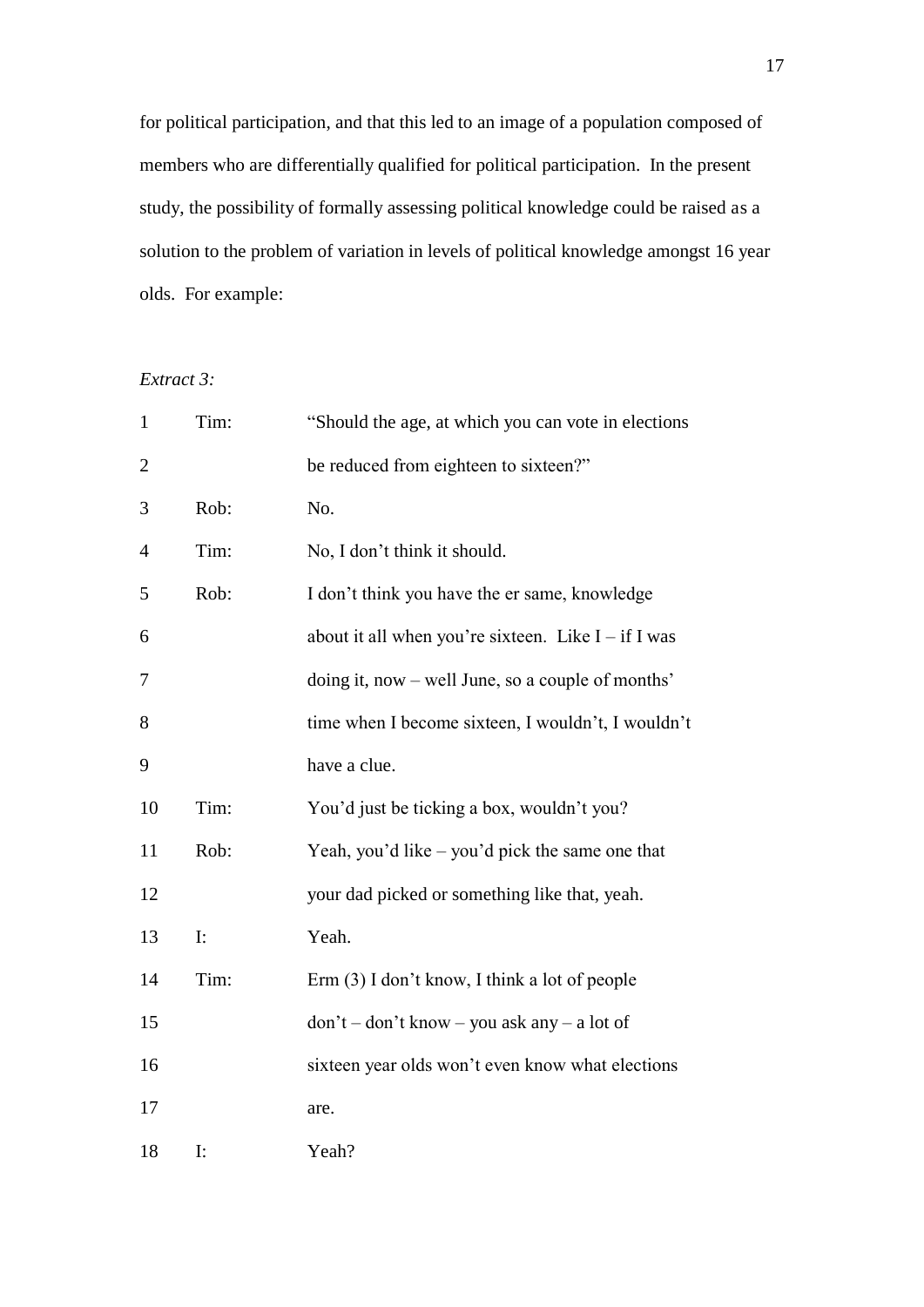| 19  | Tim:           | So I think it's daft to $-$                           |
|-----|----------------|-------------------------------------------------------|
| 20  | Rob:           | Or the different parties or anything like that, they  |
| 21  |                | wouldn't have $a -$                                   |
| 22  | Tim:           | And not all eighteen year olds vote do they?          |
| 23  | $\mathbf{I}$ : | Yeah.                                                 |
| 24  | Tim:           | So.                                                   |
| 25: | $\mathbf{I}$ : | Do you think $-$                                      |
| 26  | Tim:           | Maybe if you say you can vote, like, do a quick       |
| 27  |                | amplitude $((sic))$ test so you can tell who they are |
| 28  |                | or something daft.                                    |

Rob illustrates the insufficient knowledge of 16 year olds by constructing himself as not 'hav[ing] a clue' (ll. 5-9). Tim's assertion that 16 year olds' voting would amount to 'just ticking a box' draws on a commonplace in which a vote not based on some informed rationale was treated as effectively meaningless. Rob and Tim go on to invoke the prospect of parental influence (ll. 11-12) and a lack of knowledge about elections and political parties (ll. 14-17, 20-21), before Tim points out that not all 18 year olds vote (l. 22). Tim then suggests that a formal test to assess suitability to vote might be administered (ll. 26-28), although he orients to this as 'daft'.

In many respects, of course, this 'daft' suggestion represents the logical conclusion of many of these young people's arguments that at sixteen, people are not generally knowledgeable enough to be entrusted with voting rights. As noted, such arguments create an impression of a differentially politically qualified populous, who might therefore be differentially entitled to political rights (Condor and Gibson 2007). Similar arguments were present in many interviews, with some participants arguing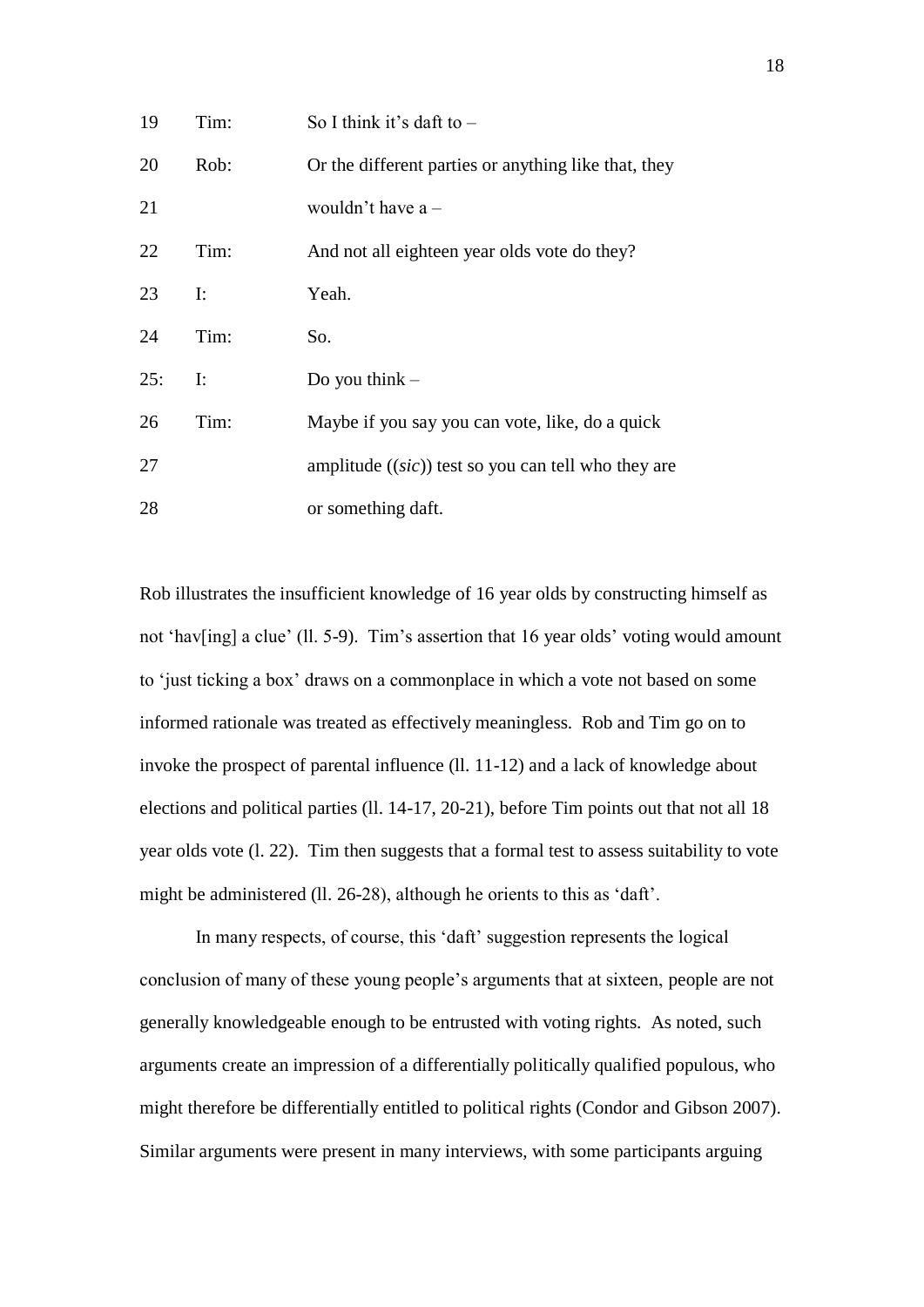that the capacity for responsible political participation was dependent upon formal educational experiences. For example:

# *Extract 4:*

| $\mathbf{1}$   | Vicky:  | And a lot of like, a lot of people, are like aren't, |
|----------------|---------|------------------------------------------------------|
| $\overline{2}$ |         | don't, really get involved with political matters    |
| 3              |         | at our age, a lot of people don't have time for it,  |
| 4              |         | and so, they, they wou- might feel like they have    |
| 5              |         | to vote but, they wouldn't know what to vote for     |
| 6              |         | they wouldn't, understand people's policies and-     |
| 7              | Sophie: | Mm                                                   |
| 8              | I:      | Yeah                                                 |
| 9              | Lilly:  | Whereas at eighteen, I dunno, if you, might grow     |
| 10             |         | up studying law and you want to go and do            |
| 11             |         | something then maybe you would have more of          |
| 12             |         | a, kind of law what am I on about, I dunno,          |
| 13             |         | politics and s-yeah                                  |
| 14             | Vicky:  | Economics yeah                                       |
| 15             | I:      | Yeah                                                 |
| 16             | Lilly:  | Then you might have more of an idea whereas at       |
| 17             |         | sixteen you're kind of, you don't really know        |
| 18             |         | much about, parliament                               |

In this extract, Vicky predicates a lack of political involvement on the part of people 'our age' not on immaturity, but on a lack of time, which leads to a deficit in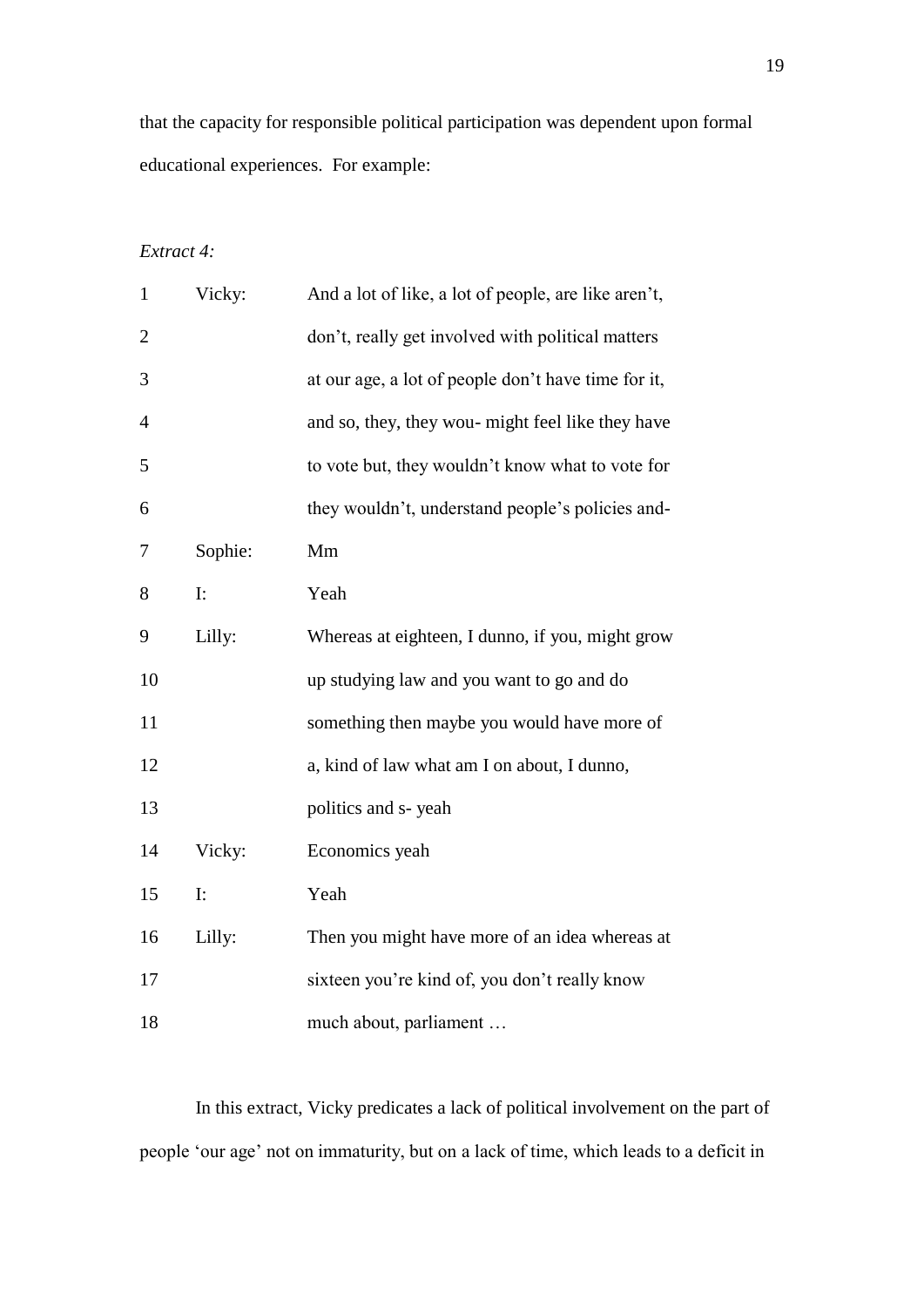understanding and knowledge (ll. 1-6). Lilly then follows this up by suggesting that by the time one reaches eighteen, one may have studied law (subsequently corrected to politics and, by Vicky, economics), and that by virtue of this 'you might have more of an idea'. In contrast to Vicky, Lilly does link educational experiences to maturity/adulthood with the reference to 'grow[ing] up' (ll. 9-10). The guiding assumption appears to be that political participation should be undertaken responsibly, and that such responsible participation requires a certain level of knowledge, which in this case can be gained by studying politics and economics.

Similarly, when participants did make claims to political knowledge they were often predicated on particular educational interests or experiences:

#### *Extract 5:*

| $\mathbf{1}$   | $\mathbf{I}$ : | So d'you feel now at sixteen like you'd like to     |
|----------------|----------------|-----------------------------------------------------|
| $\overline{2}$ |                | vote or you could vote and you think y-             |
| 3              | Sarah:         | I think I'd need, I think I need a bit more time,   |
| 4              |                | just because some stuff I don't even know what      |
| 5              |                | I think about, what I think yet so                  |
| 6              | Louise:        | I don't, I don't know enough about politic-,        |
| 7              |                | politics at all to vote                             |
| 8              | $\mathbf{I}$ : | Mm                                                  |
| 9              | Louise:        | I don't, it would be a waste of a vote to be honest |
| 10             | Sarah:         | Yeah                                                |
| 11             | Chloe:         | I dunno, cos I know quite a lot cos my brother      |
| 12             |                | does politics and I'm doing politics next year      |
| 13             | Sarah:         | Mm                                                  |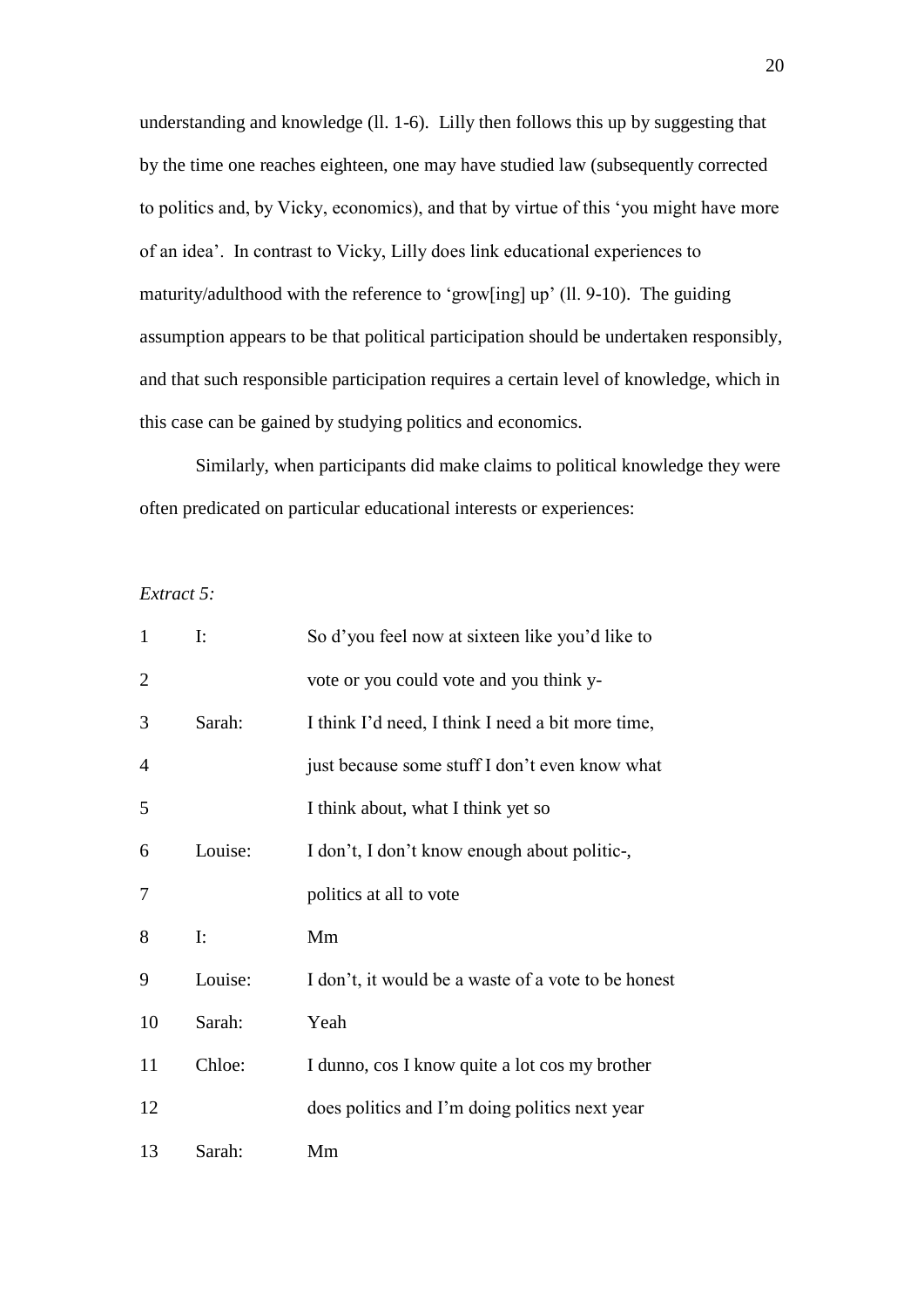| 14 | Chloe:  | and it's like quite an interesting                      |
|----|---------|---------------------------------------------------------|
| 15 | I:      | Mm                                                      |
| 16 | Chloe:  | thing for me, but I wo- I don't think, I wouldn't       |
| 17 |         | vote cos there's some-                                  |
| 18 | Louise: | I find it interesting but I just wish I knew more       |
| 19 |         | about it                                                |
| 20 | Sarah:  | I think it's really interesting, but ((inaudible)) yeah |
| 21 | Louise: | I really think we should be taught, more about it       |
| 22 |         | when we're younger                                      |

Of interest in this extract is the way in which two speakers, Chloe and Louise, mobilise education in their arguments. Sarah's initial response to the question concerning whether they 'feel' they would 'like to vote' or 'could vote' mobilises a lack of knowledge of *her own opinions* (ll. 4-5: 'I don't even know what I think about…'). Louise then follows this up with an explicit statement concerning her lack of knowledge *about politics* (ll. 6-7) and that, as a result, her vote would be 'a waste' (l. 9). Again, we may note how the assumption here is that voting that is not well informed is without merit. In contrast to her colleagues, however, Chloe positions herself as knowing 'quite a lot', and this is accounted for by virtue of her brother's studies, and her own plans to study politics 'next year' (ll. 11-12). She states that 'it's … quite … interesting' before going on to say that, despite this, she would not vote. As she is explaining this, Louise interjects to assert that 'I find it interesting', which serves to challenge Chloe's apparent elision of knowledge and interest, which potentially carried with it the implication that Louise, in claiming to lack *knowledge* about politics, was simply not *interested* in politics. Louise explicitly dissociates the two concepts by suggesting that although she finds it 'interesting', she wishes she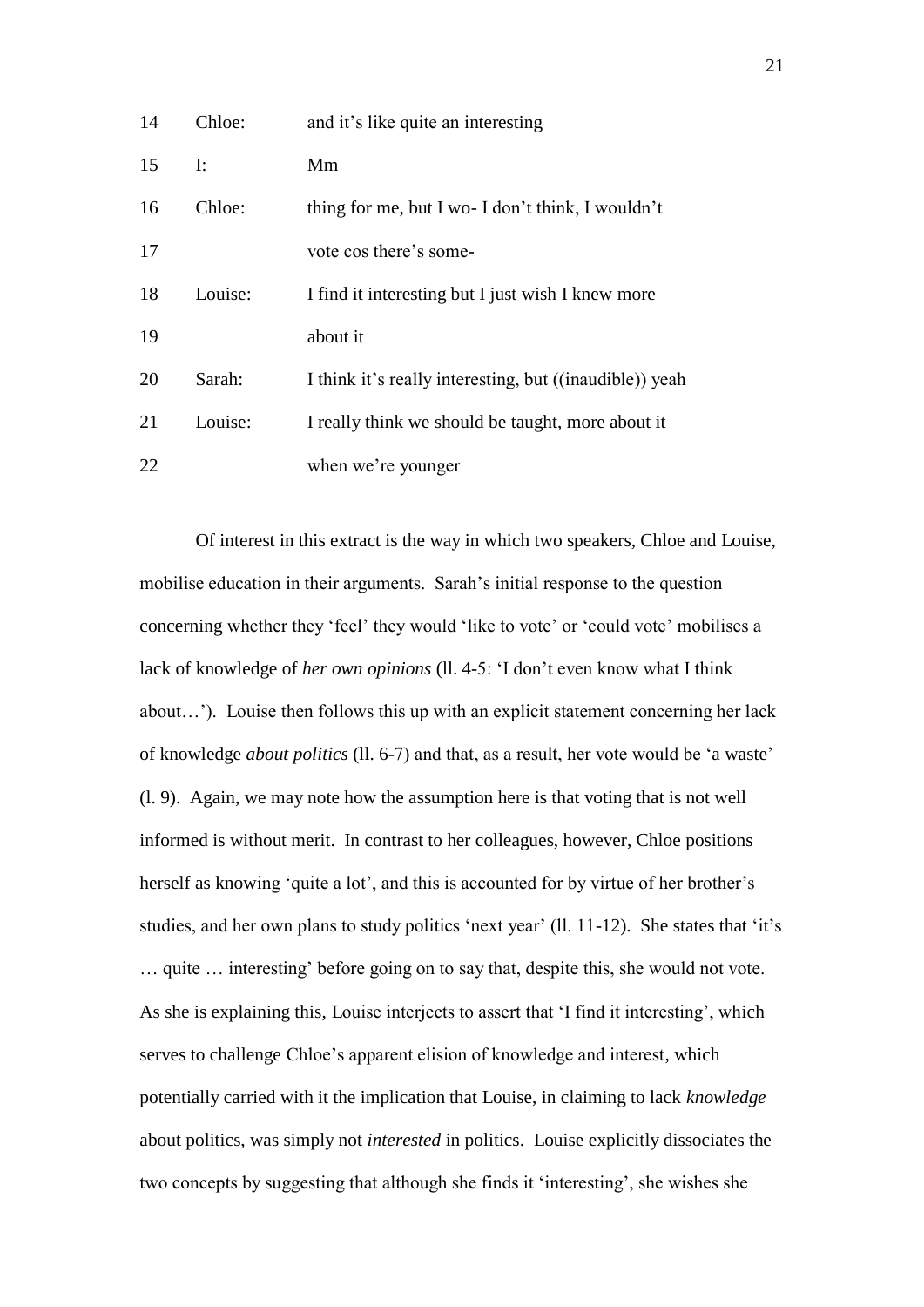'knew more about it' (ll. 18-19). At this point Sarah also asserts that she finds it 'really interesting' (and note the upgrade here from Chloe's 'quite … interesting' and Louise's 'interesting'). Following the logic of Chloe's argument, Louise then states that she thinks more formal education in these matters is needed, thereby accounting for her lack of knowledge as stemming from a lack of formal education on the subject, for which she is not responsible.

Despite their differential claims to knowledge, both Chloe and Louise rhetorically invoke formal education in their arguments. For Chloe, formal education provides the grounds for her claim to 'know quite a lot', whereas for Louise the absence of formal education is invoked to mitigate against her claim to lack knowledge about politics being treated as evidence of a lack of interest in politics.

Although in most interviews participants treated knowledge levels as a matter of either individual differences (e.g. extract 3, ll. 26-8) or as characteristic of their age group as a whole (e.g. extract 1, ll. 4-9), in one deviant case political knowledge was linked to the type of educational establishment one attends. However, this case nevertheless still exemplifies the basic underlying assumptions of rationality as a prerequisite for voting:

# *Extract 6:*

| 1              | Steph:   | Erm, "Should the age at which you     |
|----------------|----------|---------------------------------------|
| $\overline{2}$ |          | can vote in elections be reduced from |
| 3              |          | eighteen to sixteen?" Well hasn't the |
| $\overline{4}$ |          | ((inaudible)) erm hasn't Gordon Brown |
| 5              |          | already been talking about this?      |
| 6              | Tiffany: | Mmm.                                  |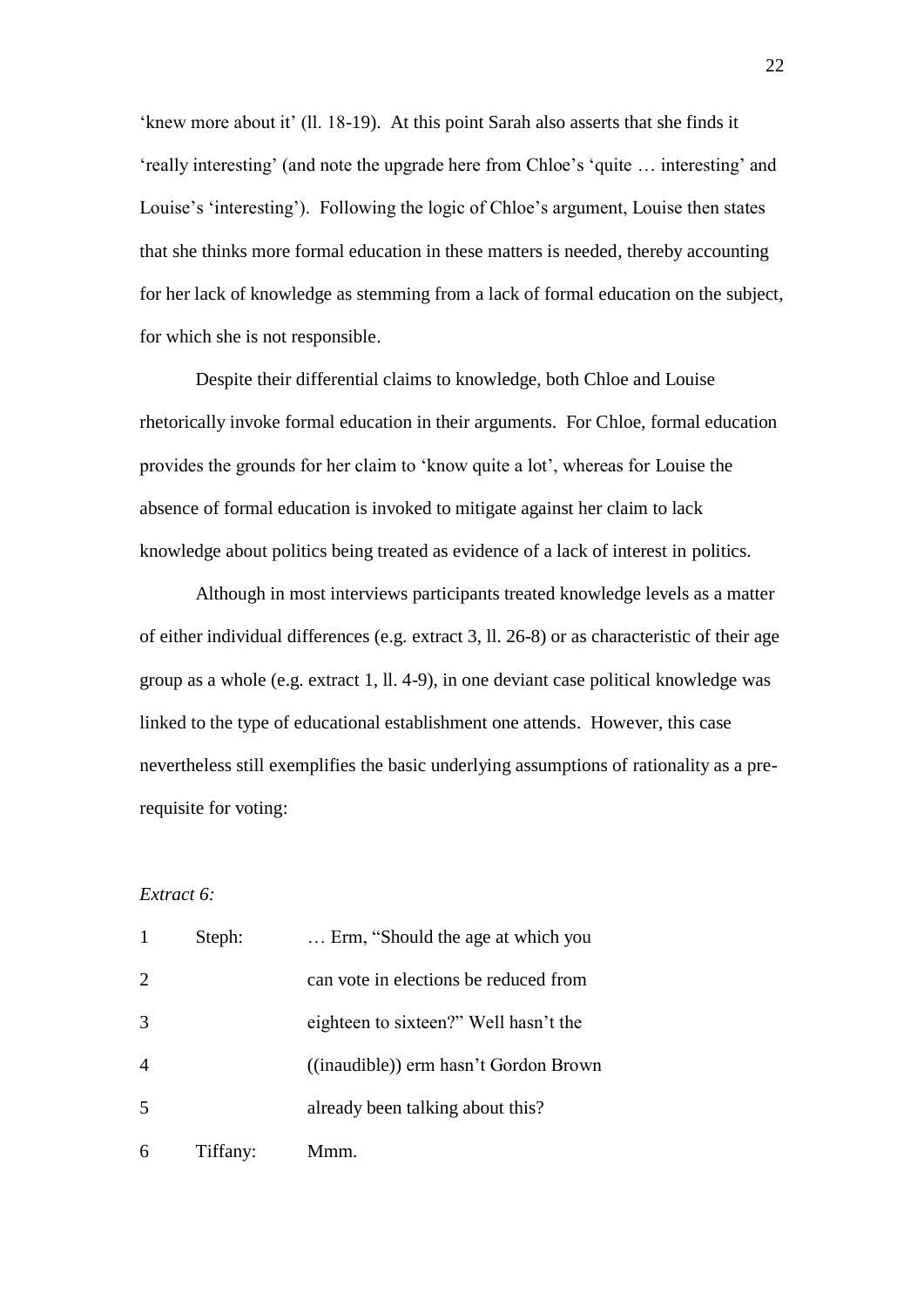| $\mathbf{r}$ | Yeah. |
|--------------|-------|
|              |       |

| 8  | Steph:   | Erm, I think, erm, it depen- it $-$ it $-$ I think it just, |
|----|----------|-------------------------------------------------------------|
| 9  |          | depends on, how educated you are. Cos some                  |
| 10 |          | sixteen year olds like, who go to a private                 |
| 11 |          | school like we do, I think we'd have a better               |
| 12 |          | un- understanding of $-$ than people $-$ cos I know         |
| 13 |          | some pe- I used to go to a state school, and um             |
| 14 |          | $(2)$ I just don't – they're not half as, like, cle-        |
| 15 | Tiffany: | They're not interested in it. I used to as well.            |
| 16 | Steph:   | Yeah they're not interested that's it.                      |
| 17 | Tiffany: | Mm.                                                         |
| 18 | Steph:   | They don't really care, and so therefore they               |
| 19 |          | don't really want to say anything, and they                 |
| 20 |          | don't really want to, know about anything.                  |
| 21 | Tiffany: | You know they'd just abuse their power you know             |
| 22 |          | they'd all group up and vote for some stupid thing,         |
| 23 |          | and if everyone does that, who are like that then it        |
| 24 |          | would just you know -                                       |
|    |          |                                                             |

Steph's initially equivocal response to the question of a reduction in the age of electoral majority again draws on the importance of knowledge, and links this to formal educational experiences, but she predicates suitability for political participation explicitly on the type of school one has attended. Positioning herself as a member of a private school-attending in-group (ll. 10-11: 'sixteen year olds … who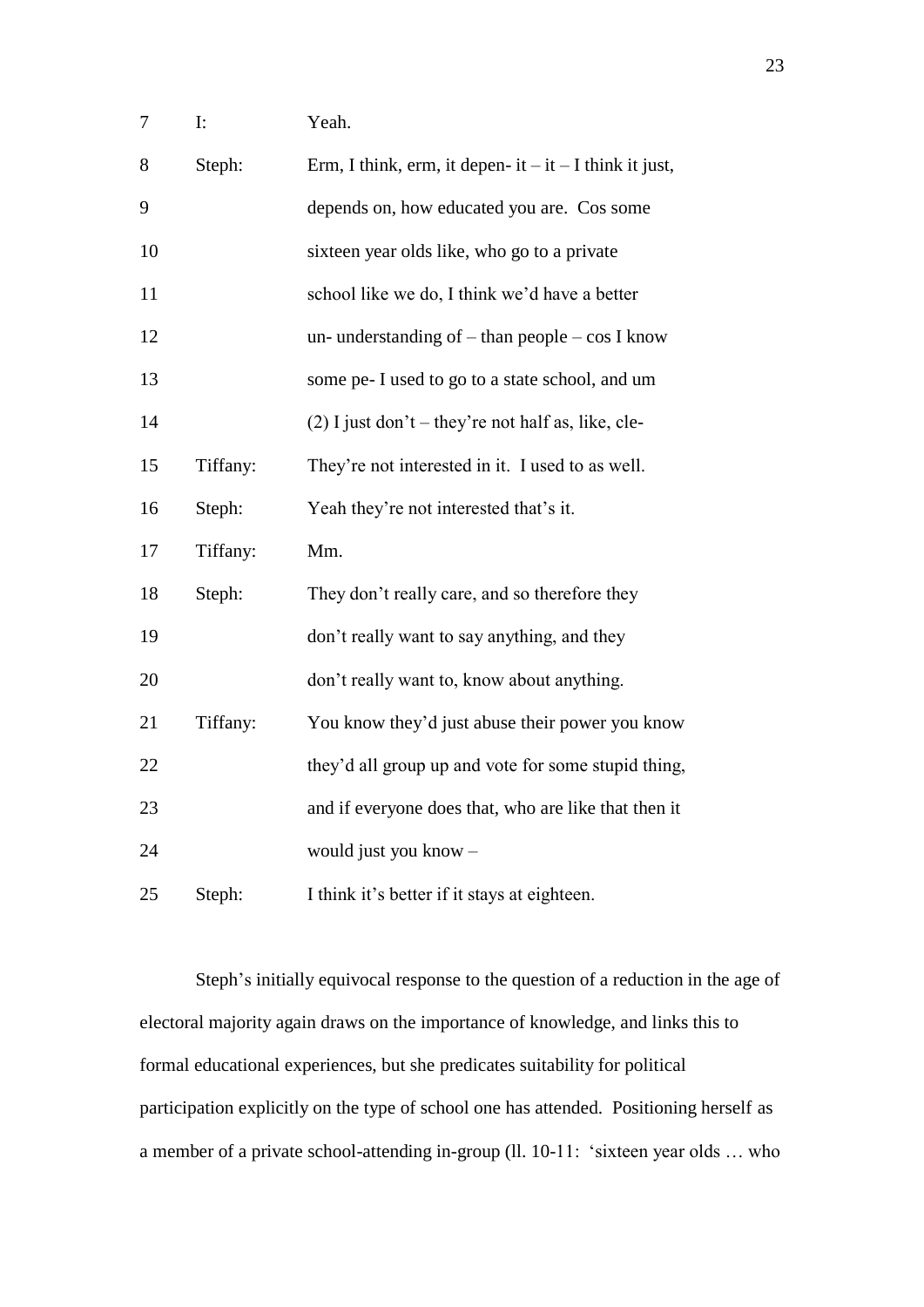go to a private school like we do'), she suggests that access to this form of education leads to greater 'understanding' than state school education. At this point Steph's talk is marked by a number of false starts, hesitations and qualifiers, all of which are associated with 'delicate' talk, such as when a speaker is orienting to the possibility that their talk may be construed as indicative of prejudice (van Dijk 1984). She further attends to this by claiming experiential grounds for entitlement to speak about the issue (l. 13: 'I used to go to a state school', see Pomerantz 1984). As Steph struggles to finish her turn (l. 14), Tiffany completes and summarizes Steph's positional statement by saying 'They're not interested in it', before also attending to her entitlement to make such a claim by declaring that she also used to attend a state school (l. 15). The use of 'interest' is again notable here as it avoids the overt implication that people who attend state schools are not as intelligent as those who attend private school.<sup>5</sup> Steph then offers an agreement and re-statement of Tiffany's 'interest'-based summary (l. 16), and re-formulates state school pupils as not caring about politics, which ultimately leads to them not wanting to 'know about anything' (ll. 18-20). Tiffany then upgrades the critique of state school pupils by suggesting that they would 'abuse their power' by acting collectively to 'vote for some stupid thing'. The danger of allowing those with an inferior level of education to vote is therefore grounded in the spectre of ill-informed voting *en masse*. This line of argument may be atypical of the current dataset, but it exemplifies the common underlying assumptions that voting should be undertaken responsibly (*some stupid thing*), autonomously (*all group up*) and that it should be based on an informed choice (*a better … understanding*).

#### *Autonomy and maturity*

24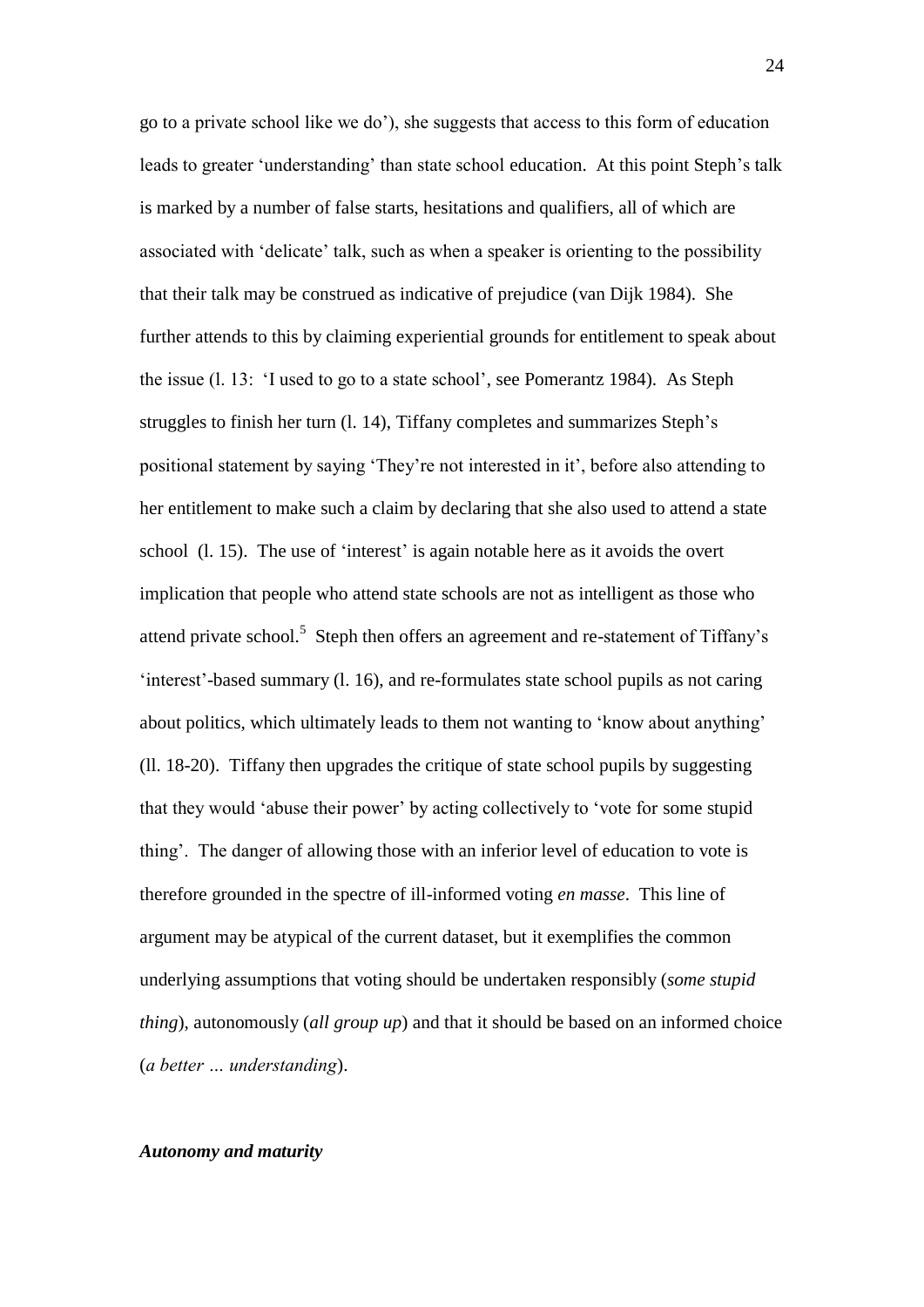Having explored in some detail the various ways in which knowledge and education could be invoked in arguments concerning the age of electoral majority, we now turn our attention more specifically to the closely related commonplaces of autonomy and maturity. To begin with, consider extract 7, in which autonomy and maturity are invoked as alternatives to knowledge as criteria for electoral majority:

# *Extract 7:*

| $\mathbf{1}$   | Adam:          | "Should the age which you can vote in elections"   |
|----------------|----------------|----------------------------------------------------|
| $\overline{2}$ |                | be reduced from eighteen to sixteen?" (1) I think, |
| 3              |                | no.                                                |
| 4              | Grace:         | Yeah                                               |
| 5              |                | (1)                                                |
| 6              | Tim:           | Yeah I think it $(0.5)$ it could be quite good.    |
| 7              | Adam:          | Mm                                                 |
| 8              | Grace:         | I think like, lots of people have, strong views    |
| 9              |                | about it so why aren't, why can't their views be   |
| 10             |                | (1) heard or whatever.                             |
| 11             | I:             | Heard yeah.                                        |
| 12             | Adam:          | When you're sixteen you're- not really mature      |
| 13             |                | enough.                                            |
| 14             | Grace:         | But saying that when you're, sixteen or seventeen  |
| 15             |                | you don't really know about the, about like the,   |
| 16             |                | the money side of it or the-                       |
| 17             | Adam:          | Yeah like you could-                               |
| 18             | $\mathbf{I}$ : | I'm sure there are plenty of older people who      |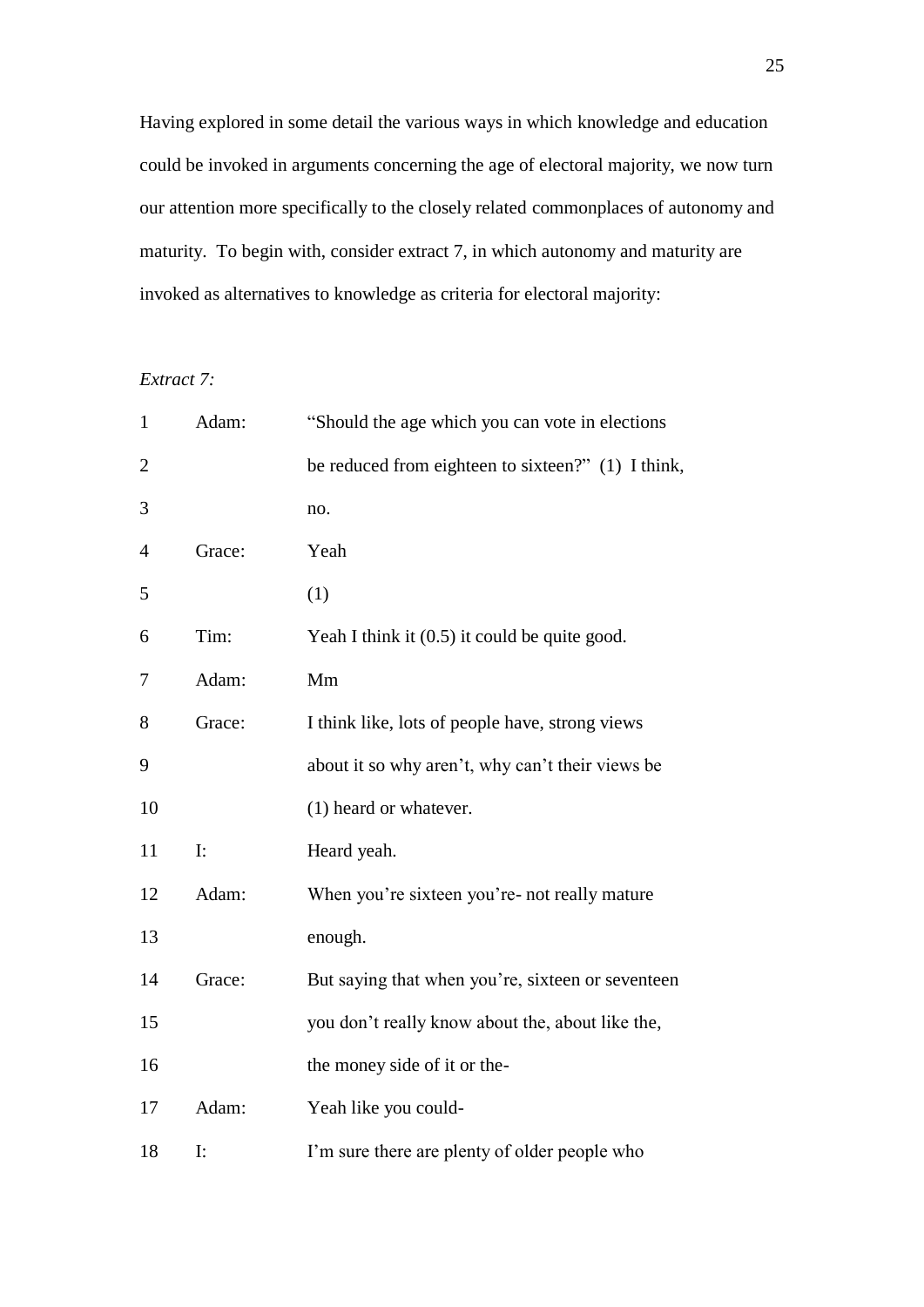| 19 |                | don't really know                                 |
|----|----------------|---------------------------------------------------|
| 20 | Grace:         | Yeah                                              |
| 21 | $\mathbf{I}$ : | their economics and things like that.             |
| 22 | Tim:           | It should be more when you're, like living        |
| 23 |                | alone, or when you're kind of more independent.   |
| 24 | Grace:         | Yeah I suppose so.                                |
| 25 | Adam:          | Yeah it's like, you don't really want, understand |
| 26 |                | and you're not mature enough to make a decision   |
| 27 |                | like                                              |
| 28 | $\mathbf{I}$ : | Yeah                                              |
| 29 | Adam:          | you could be forced into making a decision, not   |
| 30 |                | like make your own decision.                      |

In this extract we can see the participants resolving a dilemma between knowledge and participation (Billig *et al*. 1988) by jointly constructing a criterion based around independent living, which is linked to maturity. Grace and Tim both indicate support for lowering the age of majority, with Grace predicating this on rights to political participation based upon opinionation (ll. 8-10). However, Adam invokes maturity to strike a more cautionary note (ll. 12-13), and this is taken up by Grace who marks her shift in argument (l. 14: 'But saying that...') before moving on to invoke a lack of knowledge regarding 'the money side of it' (ll. 14-16). The interviewer's turn at lines 18-21 is important here as the suggestion that 'there are plenty of older people who don't really know … their economics' challenges the knowledge deficit argument as grounds for opposing a reduction in the age of electoral majority. It is in this context that Tim and Adam jointly construct an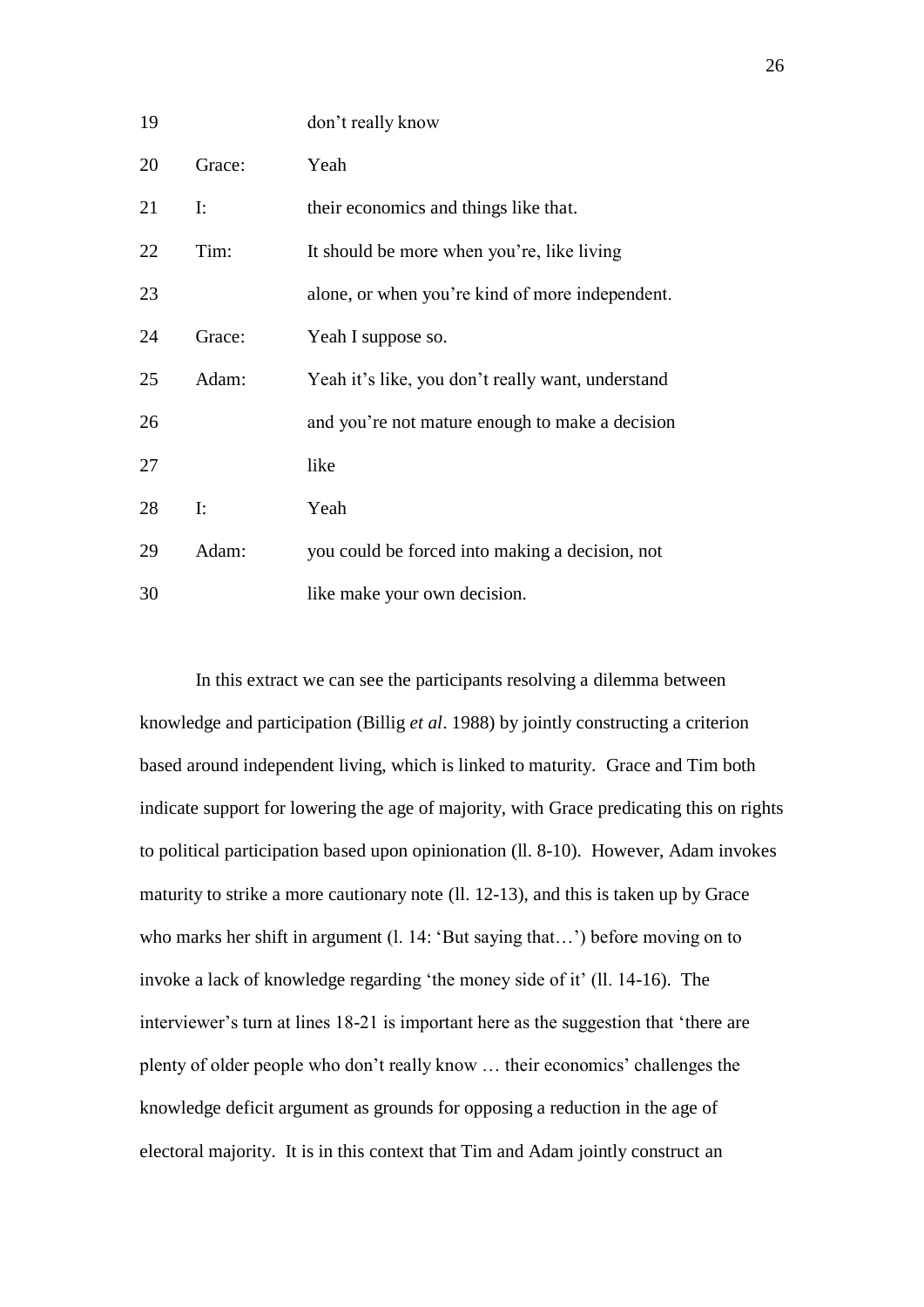argument against lowering the age of majority based around autonomy (ll. 22-23), understanding and maturity (ll. 25-26), with Adam suggesting that one might be 'forced into making a decision' (l. 29).

The notions of autonomy/independence used by participants sometimes reflected Tim's concern in extract 7 that electoral majority should be contingent upon *physical* separation from the familial home ('living alone') which could be treated as enabling one to experience the 'realities' of self-sufficiency. However, more commonly this reflected a lay socio-psychological theory of social influence and development whereby 16 year olds' lack of knowledge and understanding was treated as likely to lead to them following their parents' lead. For example:

# *Extract 8:*

|                | Eleanor: | if you look at erm, the sixteen as an         |
|----------------|----------|-----------------------------------------------|
| 2              |          | average $(0.5)$ the age sixteen as an average |
| 3              |          | most people won't understand politics or      |
| $\overline{4}$ |          | what's going on. And they'll just be voting   |
| 5              |          | as their parents are voting, which is not an  |
| 6              |          | individual's vote                             |

Similarly, the way in which maturity was used varied, with some participants (such as Adam in extract 7) invoking universal patterns of maturation to suggest that people would be more capable of responsible political participation at eighteen, whereas others invoked maturation as part of a rhetorical strategy based around the construction of notions of individual difference: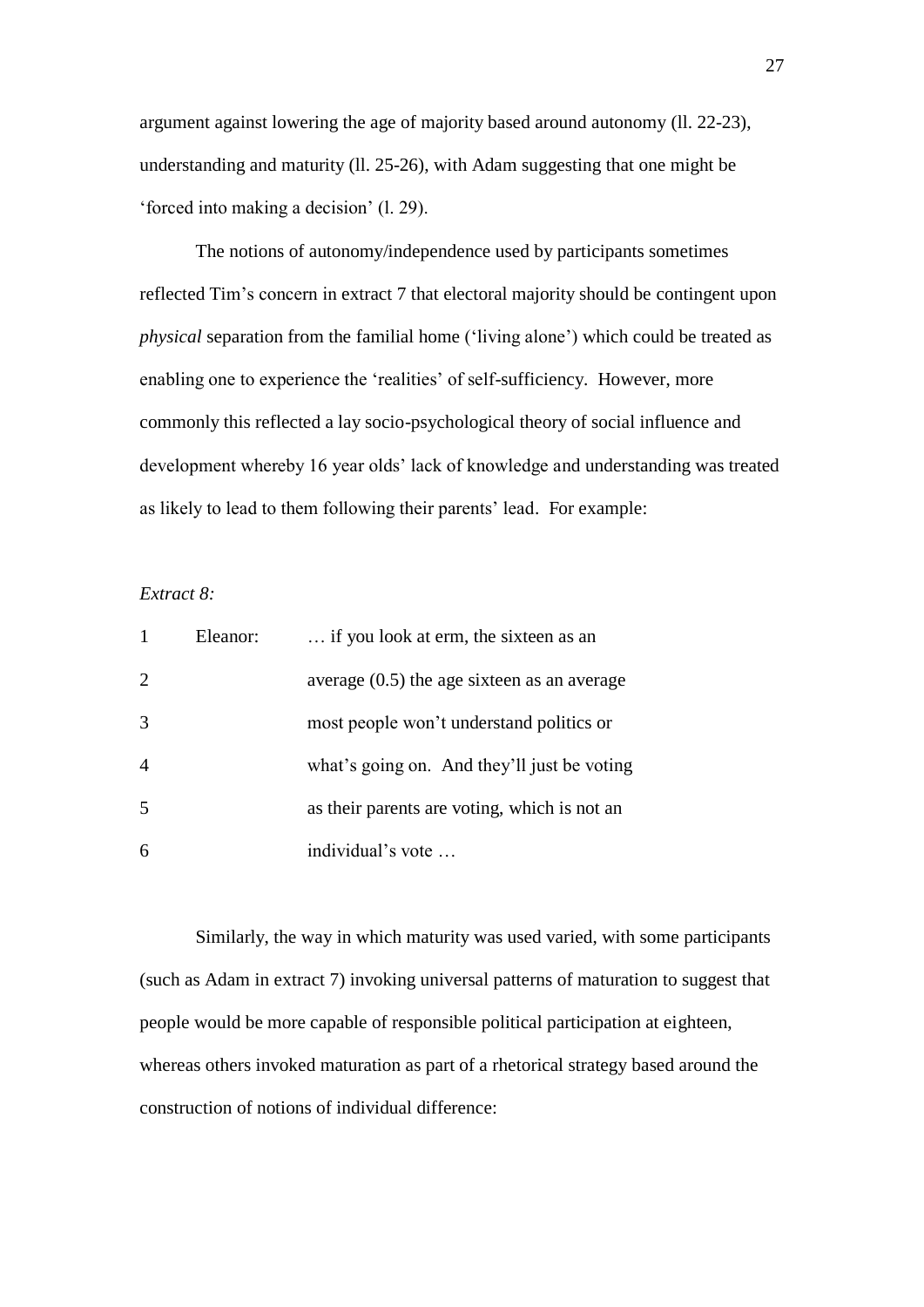*Extract 9:*

| $\mathbf{1}$   | Luke:          | "Should the age at which you can vote in elections"                     |
|----------------|----------------|-------------------------------------------------------------------------|
| $\overline{c}$ |                | be reduced from eighteen to sixteen?"                                   |
| 3              | Gabby:         | No.                                                                     |
| $\overline{4}$ | Luke:          | Yeah.                                                                   |
| 5              | $\mathbf{I}$ : | No, yes.                                                                |
| 6              | Luke:          | No, I mean no. I meant no.                                              |
| 7              | $\mathbf{I}$ : | You meant no ((laughs))                                                 |
| 8              | Luke:          | Cos it'd just get really silly and people would just                    |
| 9              |                | be doing it as a joke.                                                  |
| 10             | $\mathbf{I}$ : | Right.                                                                  |
| 11             | Gabby:         | Yeah. I think some people are mature enough to                          |
| 12             |                | do it but not like-                                                     |
| 13             | $\mathbf{I}$ : | some people what sorry?                                                 |
| 14             | Gabby:         | Are mature enough                                                       |
| 15             | I:             | Mature enough.                                                          |
| 16             | Gabby:         | to decide stuff like that but, I mean, most people                      |
| 17             |                | aren't really.                                                          |
| 18             | Luke:          | Like, I'll vote for him he's got a funny name or                        |
| 19             |                | something like that                                                     |
| 20             | Gabby:         | ((laughs))                                                              |
| 21             | Luke:          | I just ((laugh)) I don't, well, l-                                      |
| 22             | James:         | Gordon Brown, that's the colour of my jumper                            |
| 23             |                | I'll vote for him.                                                      |
| 24             |                | $((all l l l l l l l l l l l l l l l l l l l l l l l l l l l l l l l <$ |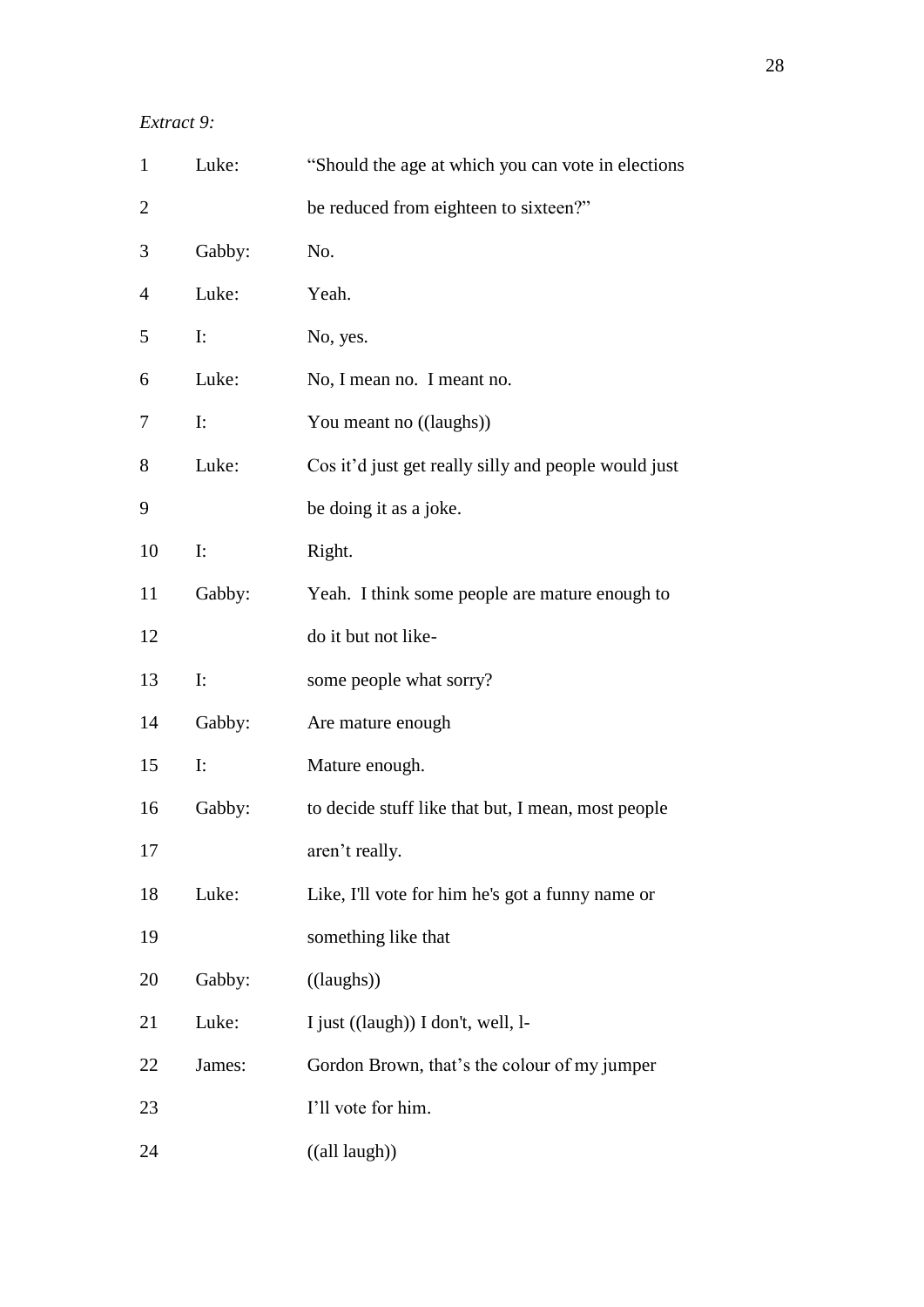| 25 | Luke: | Yeah I- I just don't think, well some people are    |
|----|-------|-----------------------------------------------------|
| 26 |       | but some people will not be mature enough and       |
| 27 |       | just, really ((laughs)) could screw up the country, |
| 28 |       | to be honest.                                       |

Gabby asserts that 'some people are mature enough' to vote at sixteen (ll. 11- 12) but suggests that most are not (ll. 16-17). Her fellow interviewees illustrate the potential consequences of a reduction in the voting age through a series of exemplars of 'joke' voting (ll. 8-9, 18-19, ll. 22-23), before Luke suggests that such 'silly' and immature voting could actually carry serious consequences (l. 27: 'screw up the country'). Once again, in the critique of 'just' treating voting 'as a joke', these participants orient to voting as a serious responsibility, one that should be treated with due respect given the consequences it might have for 'the country'. Rhetorical strategies which involved the construction of individual differences in maturation can be understood in terms of their rhetorical function as concessions (Antaki and Wetherell 1999). Note in extract 9 how Gabby (l. 11; ll. 16-17) and Luke (ll. 25-28) both structure their argument in the form of *some people are mature enough to vote but*.... In this respect, then, we might suggest that these interviewees are attending to the possibility that categorical statements concerning the levels of maturity of *all* 16 year olds might themselves be received as unwarranted, and potentially irrational, generalizations.

It is notable that the invocations of maturity in the present data resonate with the concerns of those academics, policy makers and other commentators involved in the debates around the age of electoral majority. In this respect, the participants appear to be drawing on a series of culturally available commonplaces surrounding

29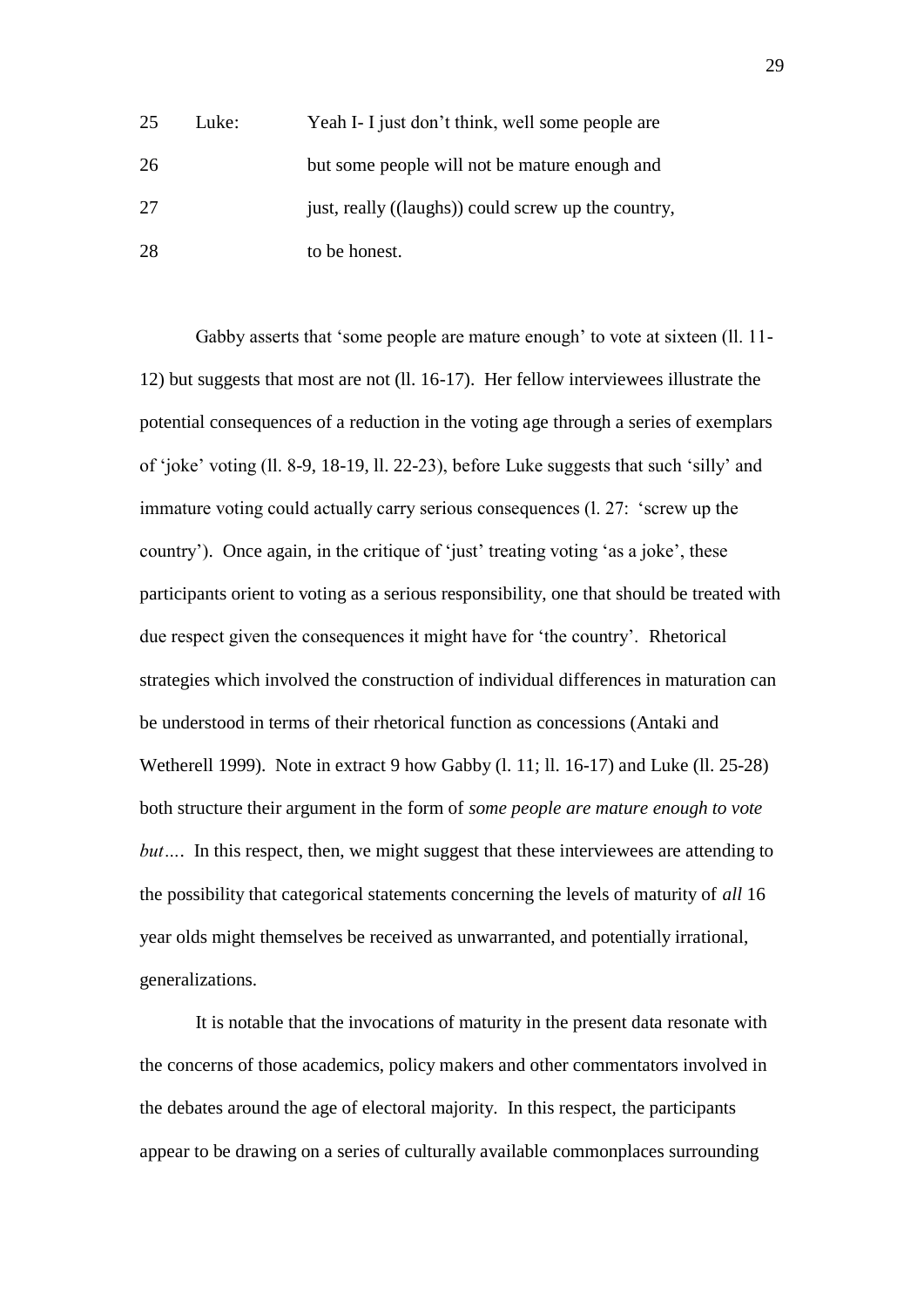political participation in which voting requires an autonomous, informed, mature and, above all, responsible decision. It is equally notable that this image of the 'model voter' could be constructed not only by participants arguing in favour of suffrage for 16 and 17 year olds, but also by those adolescents who were themselves arguing against a reduction in the age of electoral majority. Such arguments therefore depended, somewhat paradoxically, on these young people demonstrating an orientation to precisely those norms of responsibility and rationality that they argued were beyond themselves and/or their peers.

#### **Discussion**

Participants in the present study oriented to voting as a responsibility requiring an informed decision that should be exercised independently from parental or peer influences. Above all, participants treated voting as something that required rational, mature and responsible participation, and this assumption permeated the discussions regardless of the actual position being argued (e.g. for or against lowering the age of electoral majority).

These findings suggest that the commonsense assumptions found amongst a sample of 18-24 year olds by Condor and Gibson (2007) also represent the taken-forgranted background against which this younger sample discussed the age of electoral majority. Ultimately, participants in both studies treated political participation as requiring rational and responsible involvement, with the corollary that it would be more responsible for anyone incapable of meeting these requirements not to participate. The present study extends these findings by demonstrating the use of these arguments in a younger sample who have undergone at least three and a half years of formal citizenship education. Moreover, it highlights the ways in which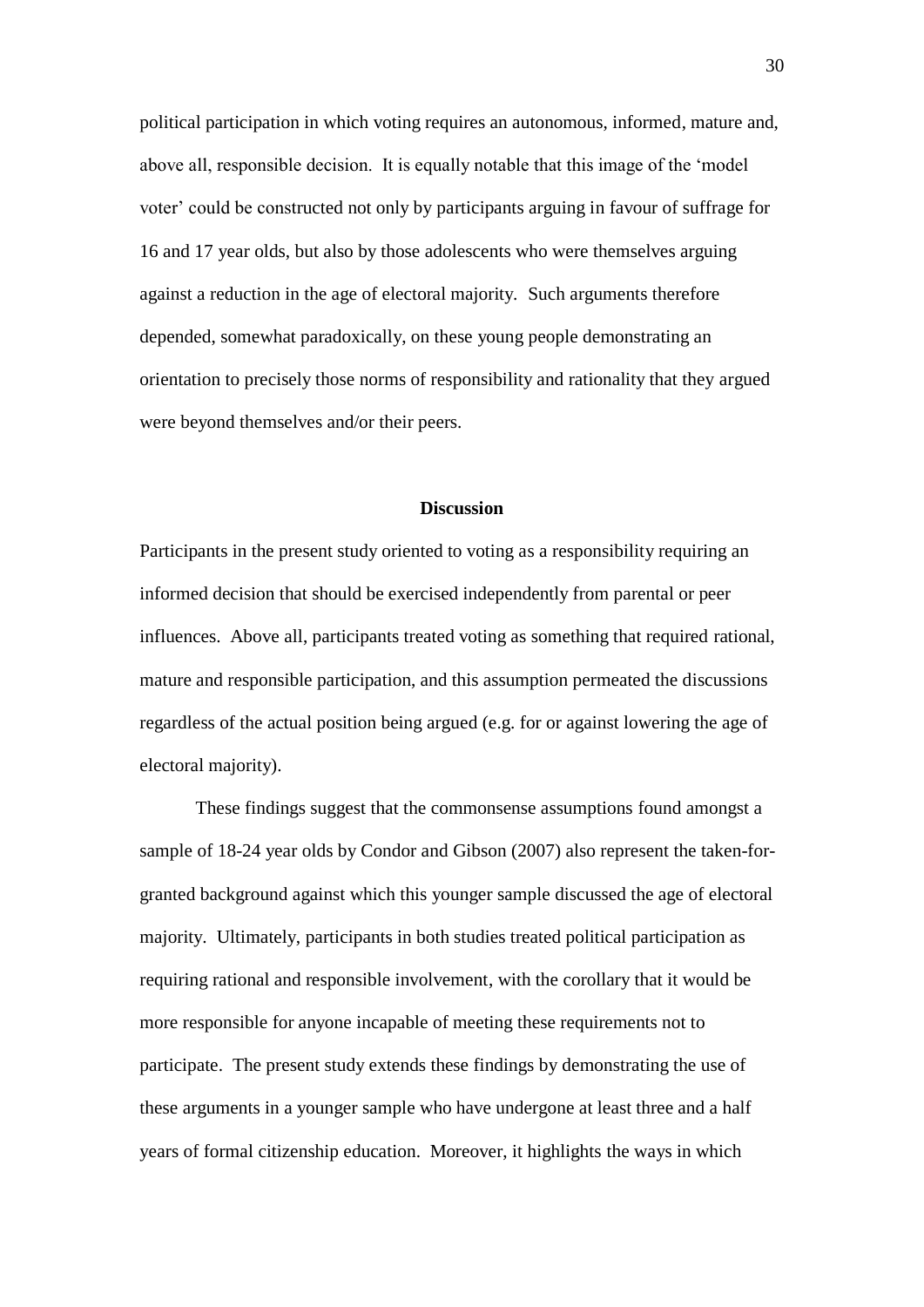participants perform rationality and responsibility in arguing that they, and their peers, are not sufficiently rational and responsible to be trusted with political rights.

In many respects, then, the assumptions underpinning the arguments identified in the present research echo much of the formal institutional discourse of citizenship education and related policy debates regarding political participation and the age of electoral majority. Of particular note is how closely these arguments appear to reflect some of the values enshrined within formal Citizenship Education policies. For example, Crick (2007, p. 236) argued that '[d]emocracy is a necessary element in good government but not a sufficient one, unless subjective opinion is enshrined over knowledge', and it is clear that the adolescents interviewed in the present research did indeed base their arguments on the assumption that political participation should be well-informed. However, these young people often drew on these commonplaces in order to argue against their own involvement in the political process. It might therefore be speculated that attempts to encourage young people to see themselves as 'active citizens' capable of political participation, may in fact reinforce the availability of a culturally powerful set of arguments *against* young people's political participation.

As has been noted before (Electoral Commission 2004), such arguments can themselves be understood as essentially mature and responsible. It is not the aim of the present study to draw conclusions regarding these young people's 'actual' levels of maturity or responsibility, but it is, nevertheless, worth noting that the culturalcommunicative competencies evidenced by the deployment of these rhetorical commonplaces points to a fundamental sense in which these young people are already competent members of a political culture of non-participation (see e.g. Jefferys 2007). However, the finding that these commonplaces are mobilized by a sample of

31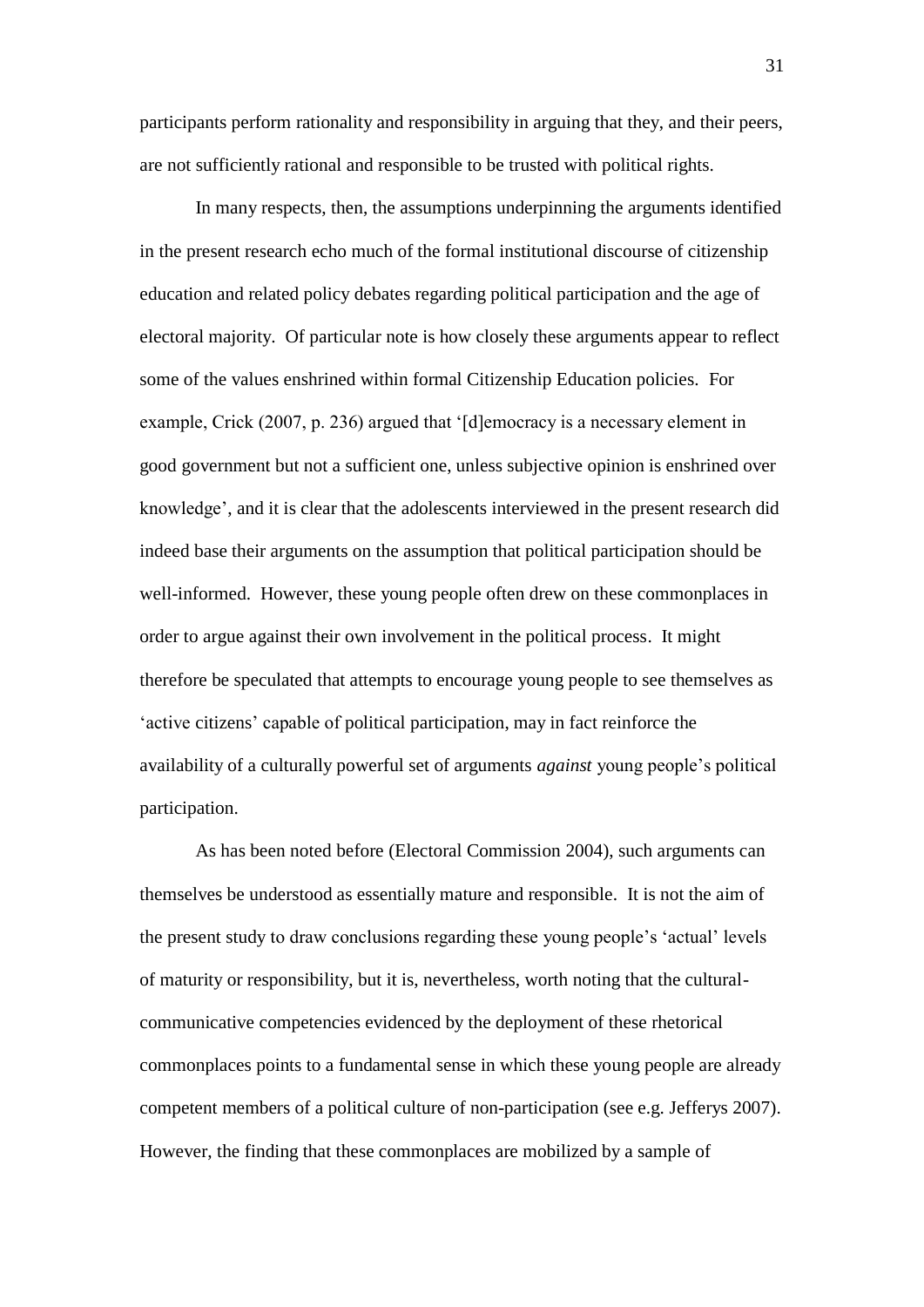adolescents who have undertaken several years of formal citizenship education lends credence to the suggestion that citizenship education, far from beginning to change the political culture of the UK, may in fact risk exacerbating the very aspects of that culture that it set out to change.

This study also highlights the advantages of adopting a constructionist epistemological approach and treating, for example, claims to lack knowledge not as more-or-less straightforward reports of 'actual' lack of knowledge, but as rhetorical strategies which can be used to accomplish specific social actions in particular contexts. In this instance, we see how the young people interviewed could, for example, invoke a lack of knowledge as grounds to excuse themselves from the prospect of political participation. We should also be cognizant of the local interactional function of such formulations. In the context of the research interview, it is worth considering that in positioning themselves as lacking in relevant political knowledge, the participants were attending to self-presentational concerns when faced with a social science researcher asking questions on a range of political issues. Specifically, it is likely that the location of the interviews on school premises made educationally-bound identities, such as pupil identity, omni-relevant (Sacks 1992), regardless of their actual invocation at any given point in the interview. In this respect, then, we might suggest that claims to lack knowledge represented a more general strategy of positioning the self as still under instruction, yet-to-completeeducation – a strategy which ultimately manages one's own accountability for one's lack of knowledge (see extract 5 above).

This draws our attention to the limits of generalizability from the present study. The geographical and cultural location of the sample is highly specific, and further research is necessary to assess the use of these, and other, rhetorical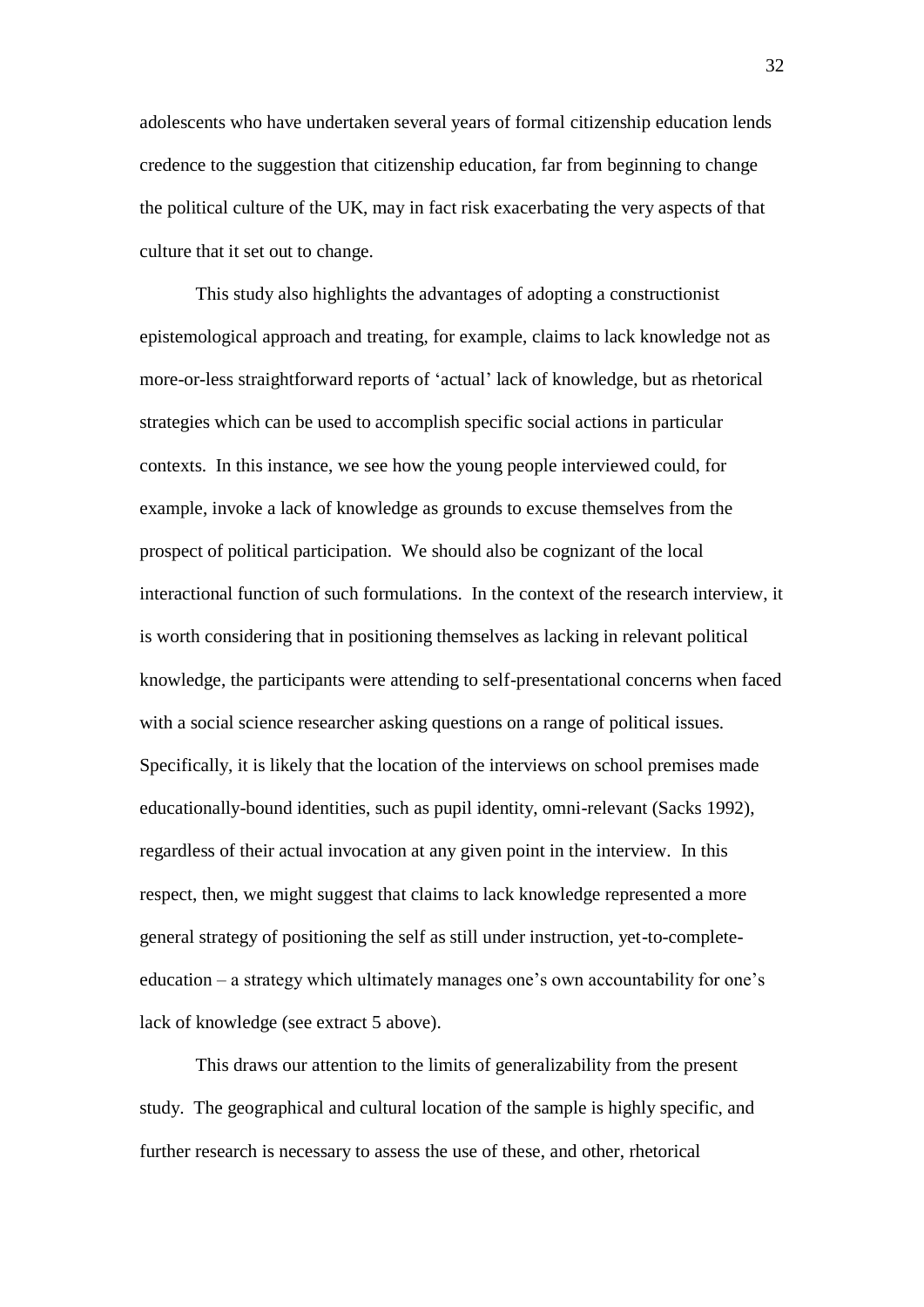commonplaces. Moreover, the continually evolving nature of citizenship education (see e.g. Ajegbo *et al*. 2007) might mean that, as institutional discourses evolve, so the discursive resources which form the cultural commonsense of young people change too. Furthermore, although the substantive topical focus of the present study has been on voting, numerous authors have pointed out that this is only one of a variety of ways in which young people might be engaged in the political process (e.g. Haste and Hogan 2006, Marsh *et al*. 2007, Pattie *et al*. 2004, Weller 2007). Clearly, further research is needed to extend the application of the approach outlined here to the analysis of adolescents' commonsense conceptions of other modes of political participation.

To conclude, it is interesting to note that the conception of autonomous personhood assumed by these young people reflects precisely the variety of Western individualism that has been critiqued within the social sciences for several decades now (e.g. Bauman 2001, Gergen 1999, Gilligan 1982, Sampson 1993). Such individualism sits particularly uneasily alongside the observation that, for the most part of the twentieth century, voting patterns within the UK tended to follow trends based particularly around class (see e.g. Anderson and Heath 2002, Anderson *et al*. 2006). It might therefore be time to re-orient official institutional discourses of citizenship education to emphasise the impossibility of genuine autonomy as commonly understood, and of the validity of social influence in arriving at a decision regarding where to place a cross on the ballot paper. It may be necessary to assert the inevitability of making a decision based on only the vaguest grasp of the relevant 'facts'. If young people (or indeed any people) are given the impression that they have to wait until they are fully autonomous and in possession of sufficient 'knowledge' before they can engage with the political process, then politicians, social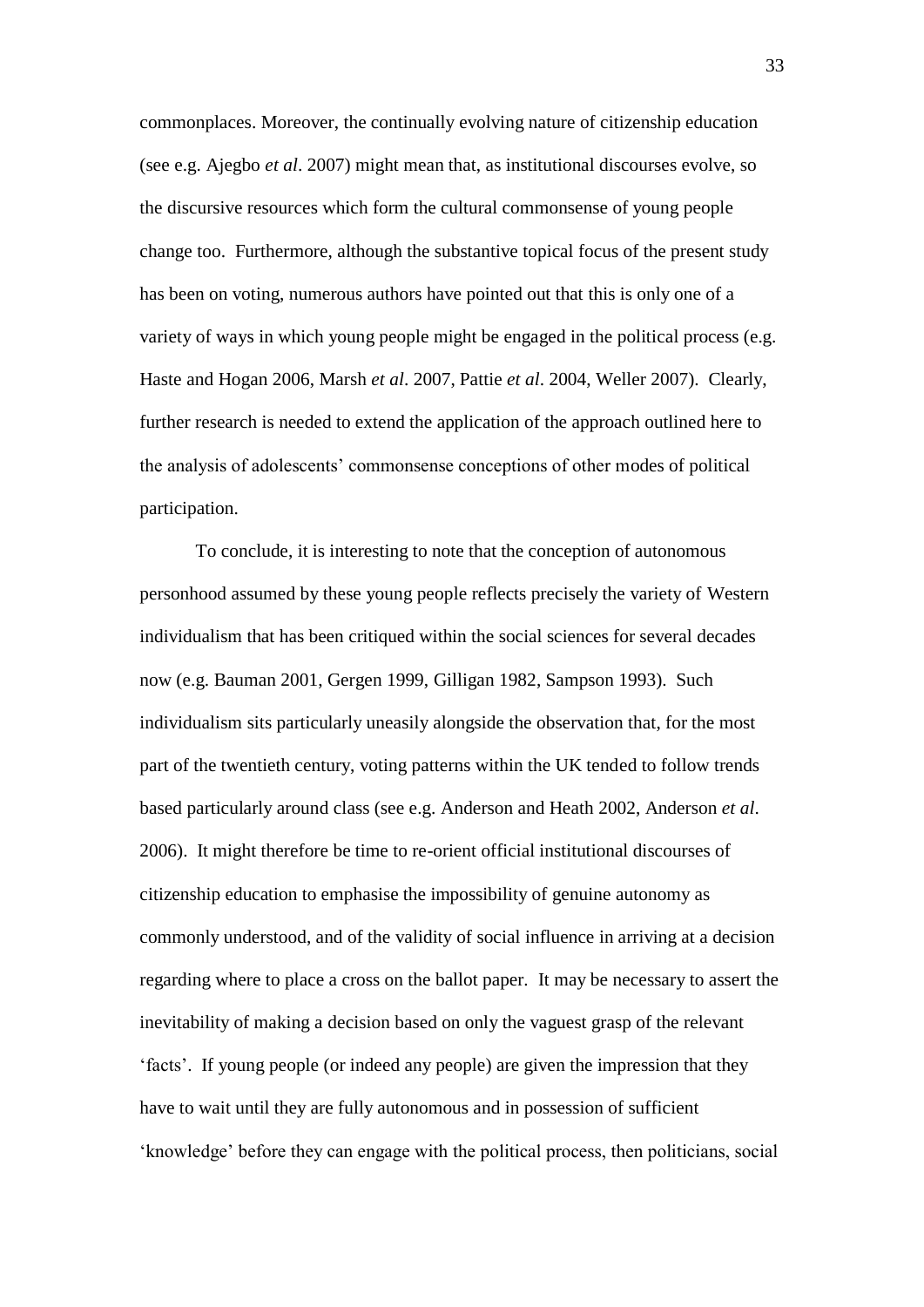scientists and media commentators alike should not be bemoaning the current state of political participation, but marvelling that anyone participates at all.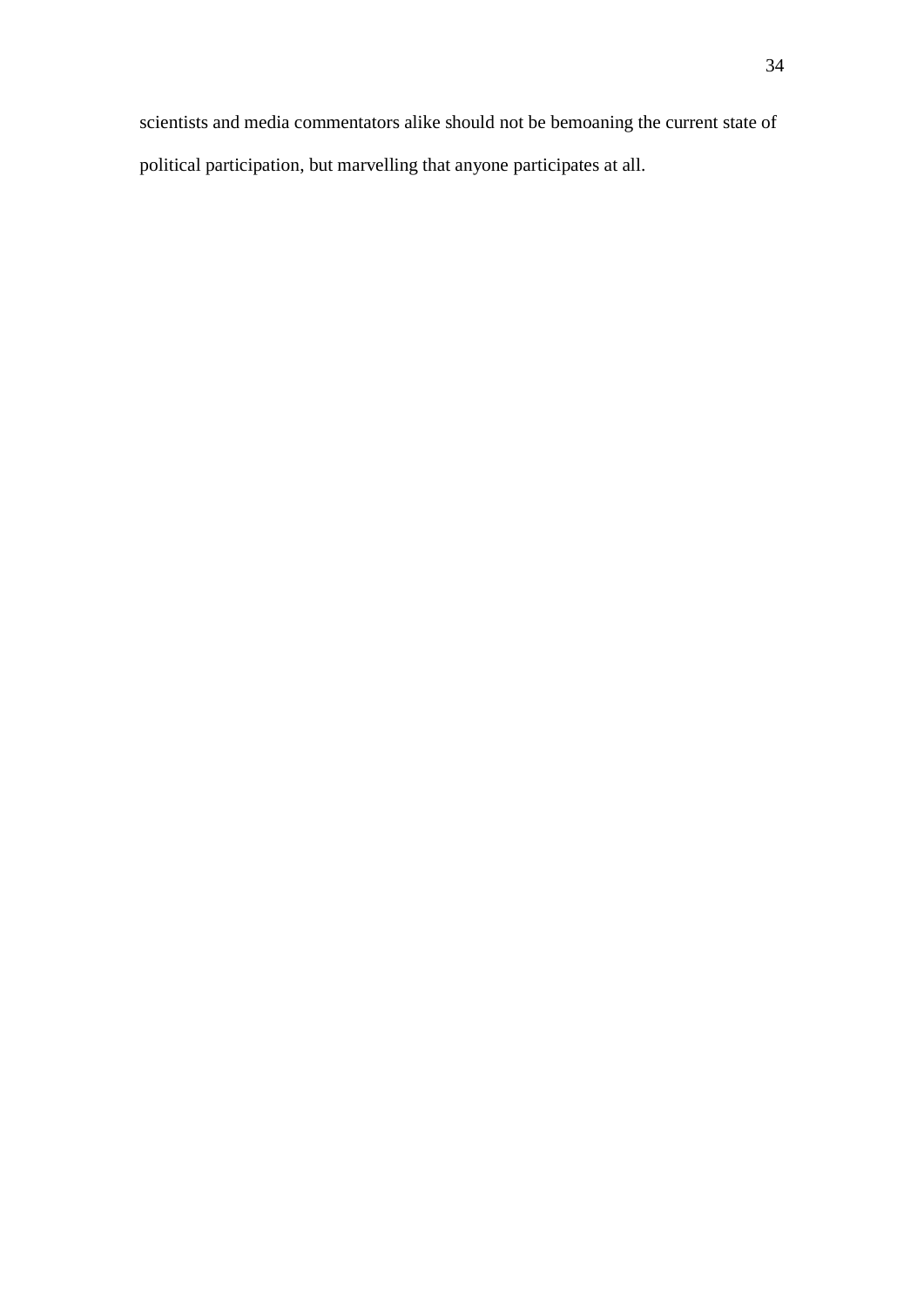#### **References**

- Abell, J., Condor, S., and Stevenson, C., 2006. "We are an island": geographical imagery in accounts of citizenship, civil society, and national identity in Scotland and in England. *Political psychology*, 27 (2), 207-226.
- Advisory Group on Citizenship, 1998. *Education for citizenship and the teaching of democracy in schools.* London: Qualifications and Curriculum Authority.
- Ajegbo, K., Kiwan, D., and Sharma, S., 2007. *Curriculum review: diversity and citizenship*. Nottingham: DfES.
- Anderson, R., and Heath, A. F., 2002. Class matters: the persisting effects of contextual social class on individual voting in Britain, 1964-97. *European sociological review*, 18 (2), 125-138.
- Anderson, R., Yang, M., and Heath, A. F., 2006. Class politics and political context in Britain, 1964-1997: have voters become more individualized? *European sociological review*, 22 (2), 215-228.
- Antaki, C., and Wetherell, M., 1999. Show concessions. *Discourse studies*, 1 (1), 7- 27.
- Barnes, R., Auburn, T., and Lea, S., 2004. Citizenship in practice. *British journal of social psychology*, 43 (2), 187-206.
- Bauman, Z., 2001. *The individualized society*.Cambridge: Polity.
- Billig, M., 1991. *Ideology and opinions: studies in rhetorical psychology*.London: Sage.
- Billig, M., 1996. *Arguing and thinking: a rhetorical approach to social psychology*. 2nd ed.Cambridge: Cambridge University Press.
- Billig, M., *et al*., 1988. *Ideological dilemmas: a social psychology of everyday thinking*.London: Sage.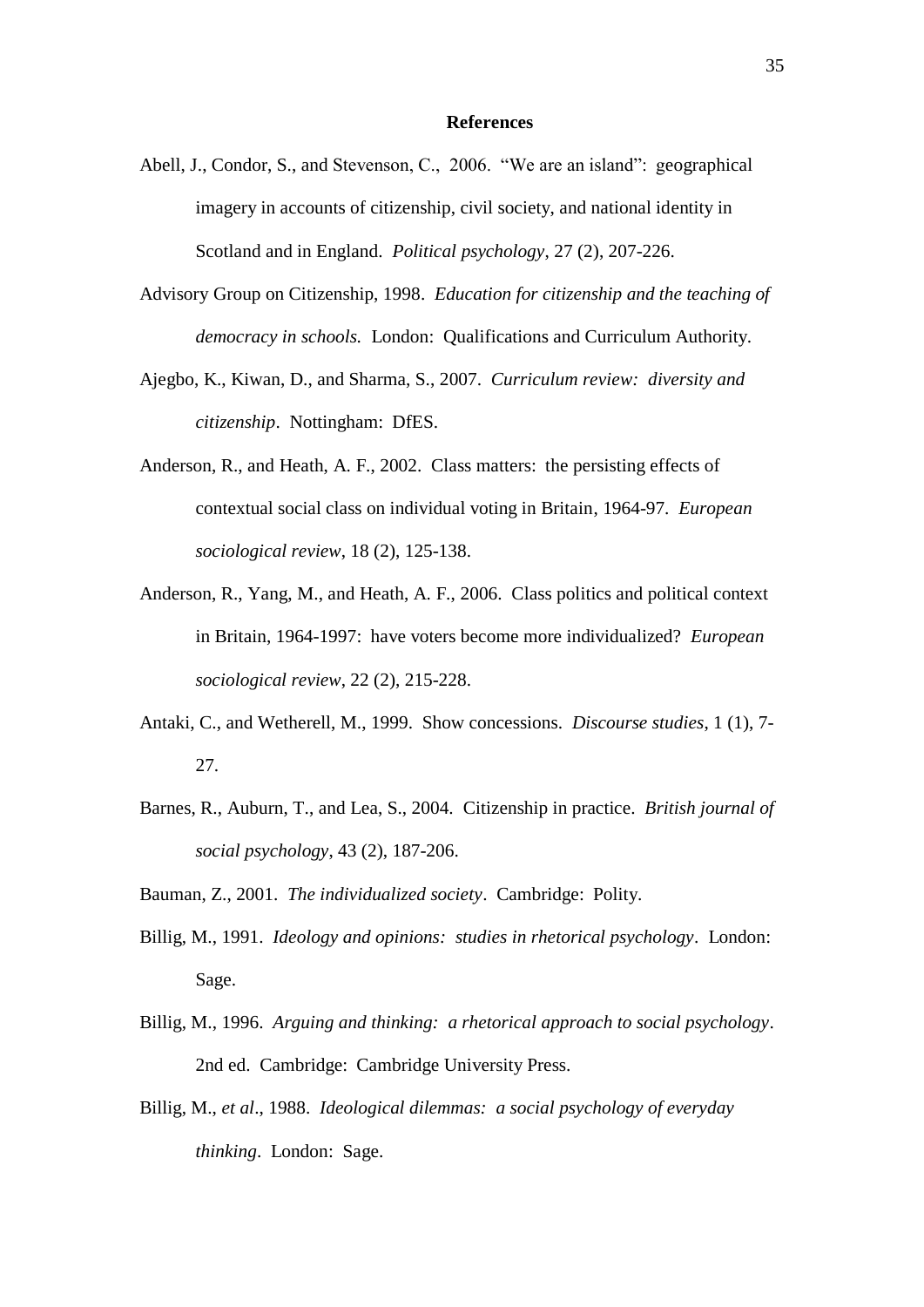- Condor, S., 2006a. Temporality and collectivity: diversity, history and the rhetorical construction of national entitativity. *British journal of social psychology*, 45 (4), 657-682.
- Condor, S., 2006b. Public prejudice as collaborative accomplishment: towards a dialogic social psychology of racism. *Journal of community and applied social psychology*, 16 (1), 1-18.
- Condor, S., 2011. Towards a social psychology of citizenship? Introduction to the special issue. *Journal of community and applied social psychology,* 21 (3) 193-201.
- Condor, S., and Abell, J., 2006. Vernacular constructions of 'national identity' in post-devolution Scotland and England. *In*: J. Wilson and K. Stapleton, eds. *Devolution and identity.* London: Ashgate, 51-75.
- Condor, S., and Gibson, S., 2007. 'Everybody's entitled to their own opinion': ideological dilemmas of liberal individualism and active citizenship. *Journal of community and applied social psychology*, 17 (2), 115-140.
- Condor, S., Gibson, S., and Abell, J., 2006. English identity and ethnic diversity in the context of UK constitutional change. *Ethnicities*, 6 (2), 123-158.
- Coughlan, S., 2003. *Young people vote against politics* [online]. Available from: http://news.bbc.co.uk/1/hi/education/2699275.stm [Accessed 2 November 2009].
- Cowley, P., and Denver, D., 2004. Votes at 16? The case against. *Representation*, 41 (1), 57-62.
- Crick, B., 2007. Citizenship: the political and the democratic. *British journal of educational studies*, 55 (3), 235-248.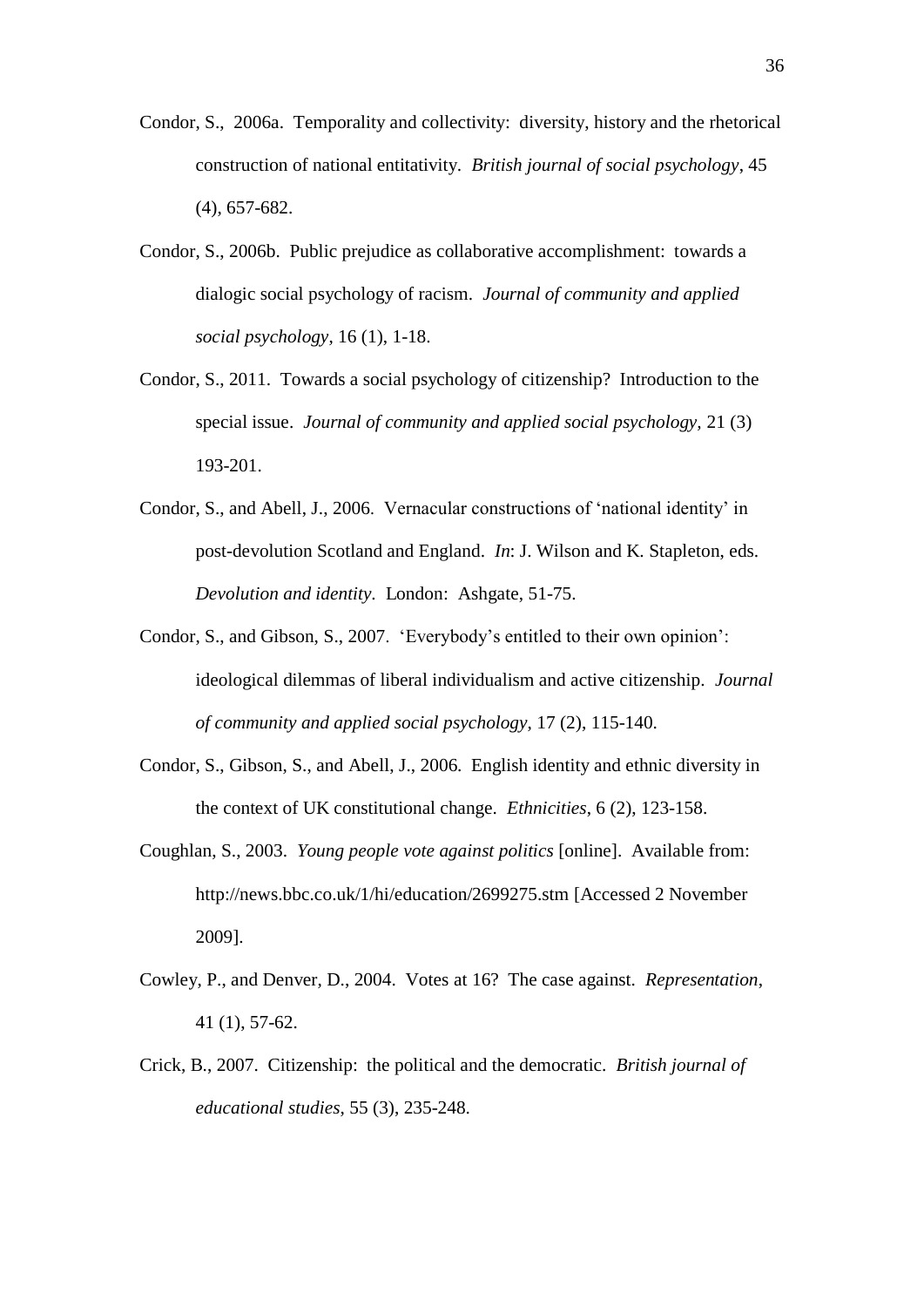- Curtice, J., 2004. *What's the point of giving 16-year-olds the vote?* [online]. Available from: http://www.independent.co.uk/opinion/commentators/johncurtice-whats-the-point-of-giving-16yearolds-the-vote-562261.html [Accessed 13 October 2009].
- Dawkins, R., and Cornwell, R. E., 2003. *Dodgy frontal lobes, y'dig? The brain just isn't ready to vote at 16* [online]. Available from: http://www.guardian.co.uk/politics/2003/dec/13/highereducation.voterapathy [Accessed 13 October 2009].
- Edwards, D., 1997. *Discourse and cognition*.London: Sage.
- Edwards, D., and Potter, J., 1992. *Discursive psychology*.London: Sage.
- Electoral Commission, 2004. *Age of electoral majority: report and recommendations* [online].Available from: http://www.electoralcommission.org.uk/\_\_data/assets/pdf\_file/0011/63749/Ag e-of-electoral-majority.pdf [Accessed 29 October 2009].
- Folkes, A., 2004. The case for votes at 16. *Representation*, 41 (1), 52-56.
- Gergen, K., 1999. *An invitation to social construction*.London: Sage.
- Gibson, S., 2009. The effortful citizen: discursive social psychology and welfare reform. *Journal of community and applied social psychology*, 19 (6), 393- 410.
- Gibson, S., and Condor, S., 2009. State institutions and social identity: national representation in soldiers' and civilians' interview talk concerning military service. *British journal of social psychology*, 48 (2), 313-336.
- Gilligan, C., 1982. *In a different voice: psychological theory and women's development*.Cambridge, MA: Harvard University Press.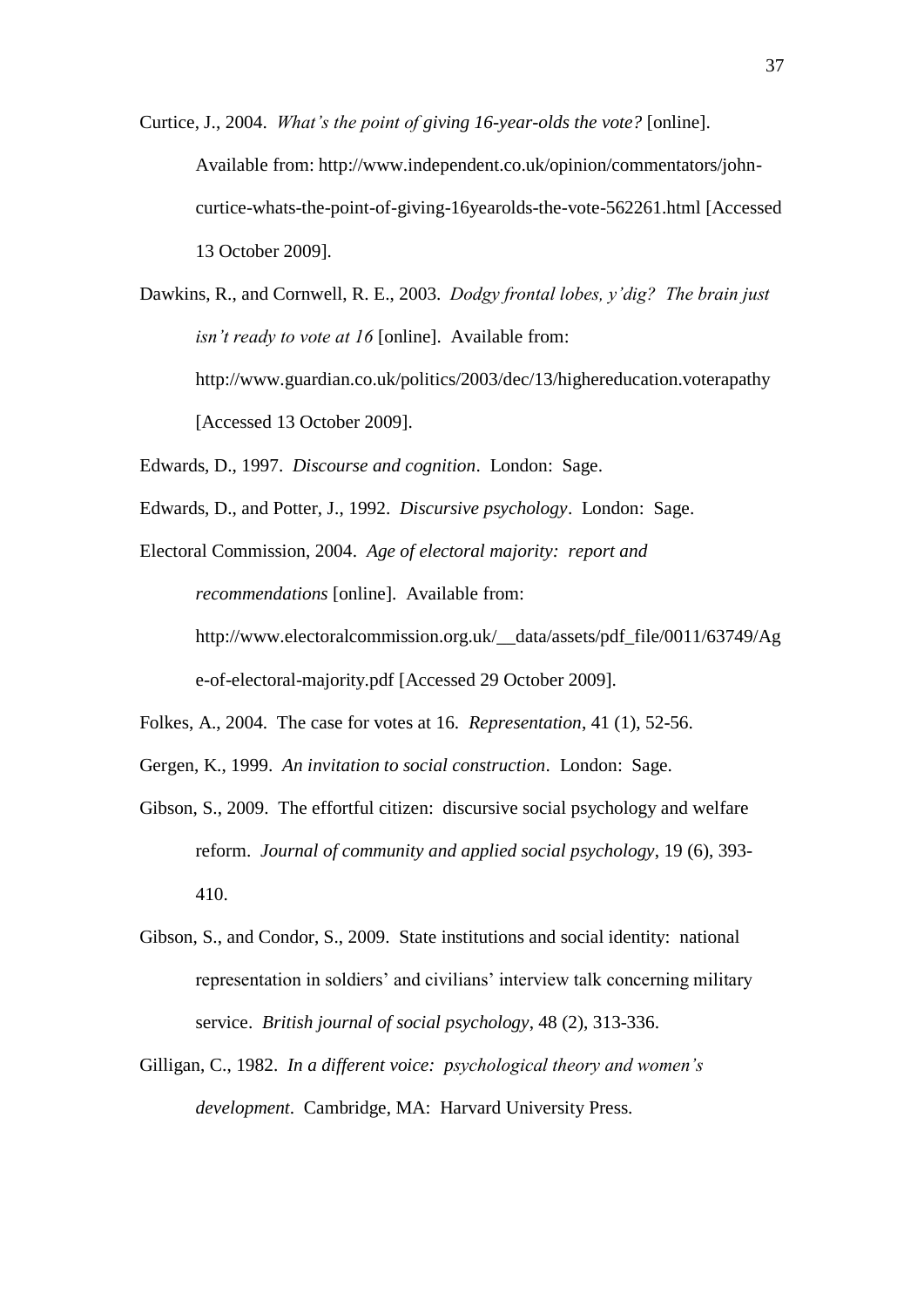- Haste, H., and Hogan, A., 2006. Beyond conventional civic participation, beyond the moral-political divide: young people and contemporary debates about citizenship. *Journal of moral education*, 35 (4), 473-493.
- Henn, M., and Weinstein, M., 2006. Young people and political (in)activism: why don't young people vote? *Policy & politics*, 34 (3), 517-534.
- Hopkins, N., Reicher, S., and Kahani-Hopkins, V., 2003. Citizenship, participation and identity construction: political mobilization amongst British Muslims. *Psychologica Belgica*, 43 (1-2), 33-54.
- Ipsos MORI, 2010, How Britain voted in 2010 [online].Available from: http://www.ipsosmori.com/researchpublications/researcharchive/poll.aspx?oItemId=2613&vie w=wide [Accessed 19 August 2011].
- Jefferys, K., 2007. *Politics and the people: a history of British democracy since 1918*.London: Atlantic.
- Kimberlee, R. H., 2002. Why don't British young people vote at general elections? *Journal of youth studies*, 5 (1), 85-98.
- Lopes, J., Benton, T., and Cleaver, E., 2009. Young people's intended civic and political participation: does education matter? *Journal of youth studies*, 12  $(1), 1-20.$
- Marquand, D., 1991. Civic republicans and liberal individualists: the case of Britain. *European journal of sociology*, 32 (2), 329-344.
- Marsh, D., O'Toole, T., and Jones, S., 2007. *Young people and politics in the UK: apathy or alienation?* New York: Palgrave Macmillan.
- Office for National Statistics, 2010. *The national statistics socio-economic classification (NS-SEC rebased on the SOC2010)* [online]. Available from: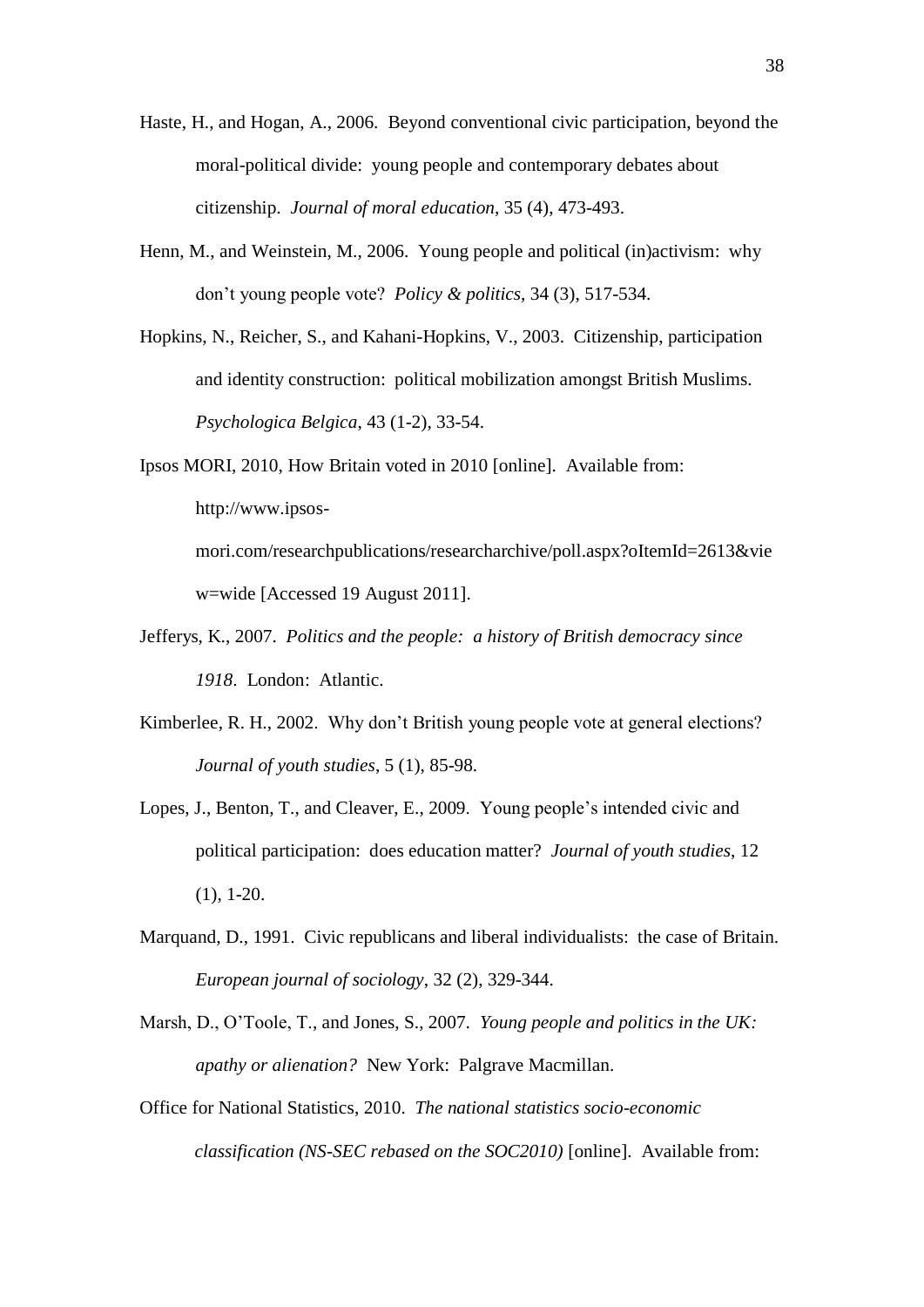http://www.ons.gov.uk/ons/guide-method/classifications/current-standardclassifications/soc2010/soc2010-volume-3-ns-sec--rebased-on-soc2010--usermanual/index.html [Accessed 23 April 2012].

- O'Toole, T., Lister, M., Marsh, D., Jones, S., and McDonagh, A., 2003. Tuning out or left out? Participation and non-participation among young people. *Contemporary politics,* 9 (1), 45-61.
- Park, A., 1999. Young people and political apathy. *In*: R. Jowell, J. Curtice, A. Park and K. Thomson, eds. *British social attitudes: the 16th report*. Aldershot: Ashgate, 23-44.
- Park, A., 2004. Has modern politics disenchanted the young? *In*: A. Park, J. Curtice, K. Thomson, C. Bromley and M. Phillips, eds. *British social attitudes: the 21st report*.London: Sage, 23-48.
- Park, A., Phillips, M., and Johnson, M., 2004. *Young people in Britain: the attitudes and experiences of 12 to 19 year olds*.Nottingham: DfES.
- Pattie, C., Seyd, P., and Whiteley, P., 2004. *Citizenship in Britain: values, participation and democracy*.Cambridge: Cambridge University Press.
- Pomerantz, A. M., 1984. Giving a source or basis: the practice in conversation of telling 'how I know'. *Journal of pragmatics*, 8 (5-6), 607–625.
- Potter, J., 1996. *Representing reality: discourse, rhetoric and social construction*. London: Sage.
- Potter, J., 2007. *Discourse and psychology* (3 vols). London: Sage.
- Potter, A. and Hepburn, A., 2005. Qualitative interviews in psychology: problems and possibilities. *Qualitative research in psychology*, 2 (4), 281–307.
- Potter, J., and Wetherell, M., 1987. *Discourse and social psychology: beyond attitudes and behaviour*.London: Sage.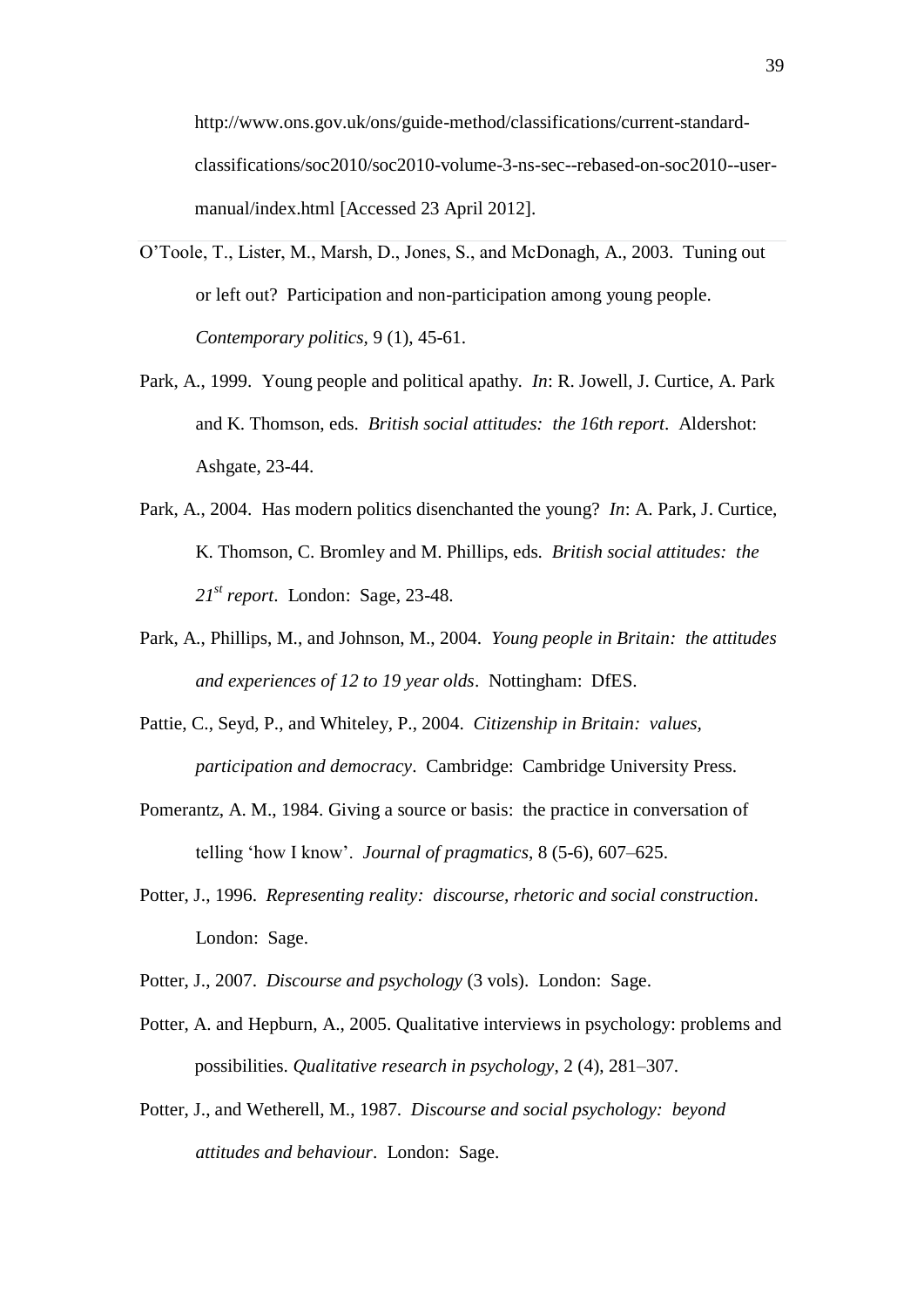Power Inquiry, 2006. *Power to the people. The report of Power: an independent inquiry into Britain's democracy* [online].Available from: http://www.powerinquiry.org/report/documents/PowertothePeople\_002.pdf [Accessed 29 October 2009].

Qualifications and Curriculum Authority, 2007a. *Citizenship: programme of study for key stage 3 and attainment target* [online].Available from: http://curriculum.qca.org.uk/uploads/QCA-07-3329-pCitizenship3\_tcm8- 396.pdf [Accessed 6 March 2010].

Qualifications and Curriculum Authority, 2007b. *Citizenship: programme of study for key stage 4* [online].Available from: http://curriculum.qca.org.uk/uploads/QCA-07-3330-pCitizenship4\_tcm8- 397.pdf [Accessed 6 March 2010].

Sacks, H., 1992. *Lectures on conversation* (Vol. 1).Oxford: Blackwell.

- Sampson, E. E., 1993. *Celebrating the other: a dialogic account of human nature*. New York: Harvester Wheatsheaf.
- Seale, C., 1999. *The quality of qualitative research*.London: Sage.
- Shotter, J., 1993. *Conversational realities: constructing life through language*. London: Sage.

Silverman, D., 2006. *Interpreting qualitative data*. 3rd ed. London: Sage.

- Sloam, J., 2007. Rebooting democracy: youth participation in politics in the UK. *Parliamentary affairs*, 60 (4), 548-567.
- Taylor, S., 2001. Evaluating and applying discourse analytic research. *In*: M. Wetherell, S. Taylor and S. J. Yates, eds. *Discourse as data: a guide for analysis.* London: Sage, 311-330.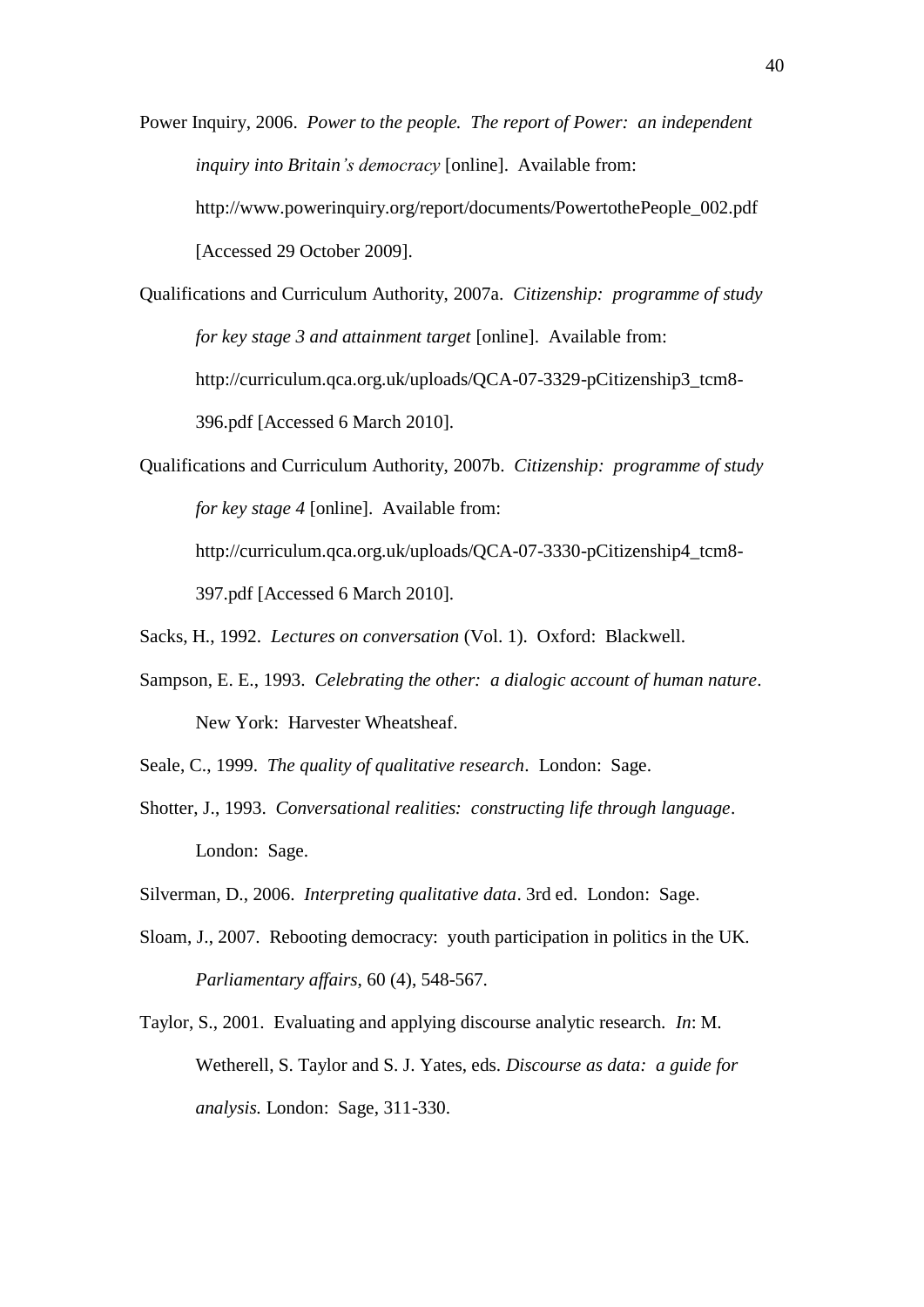- Tonge, J., 2009. Revitalising politics: engaging young people. *Representation*, 45 (3), 237-246.
- Vaizey, E., 2005. Connecting with young voters. *Parliamentary affairs*, 58 (3), 627- 631.
- van Dijk, T. A., 1984. *Prejudice in discourse*.Amsterdam: John Benjamins.
- Votes at 16, 2008. *16 for 16: 16 reasons for votes at 16* [online].Available from: http://www.electoral-reform.org.uk/downloads/16for16.pdf [Accessed 29 October 2009].
- Weller, S., 2007. *Teenagers' citizenship: experiences and education*.London: Routledge.
- Wetherell, M., 2003. Racism and the analysis of cultural resources in interviews. *In*: H. van den Berg, M. Wetherell and H. Houtkoop-Steenstra, eds. *Analyzing race talk: Multidisciplinary approaches to the interview*. Cambridge: Cambridge University Press, 11–30
- Wetherell, M., and Potter, J., 1992. *Mapping the language of racism: discourse and the legitimation of exploitation*.Hemel Hempstead: Harvester Wheatsheaf.
- White, C., Bruce, S., and Ritchie, J., 2000. *Young people's politics: political interest and engagement amongst 14-24 year olds* [online].York: Joseph Rowntree Foundation. Available from: http://www.jrf.org.uk/sites/files/jrf/1859353096.pdf [Accessed 29 October 2009].
- White, I., 2009. *Reduction in voting age* [online]. Available from: http://www.parliament.uk/commons/lib/research/briefings/snpc-01747.pdf [Accessed 29 October 2009].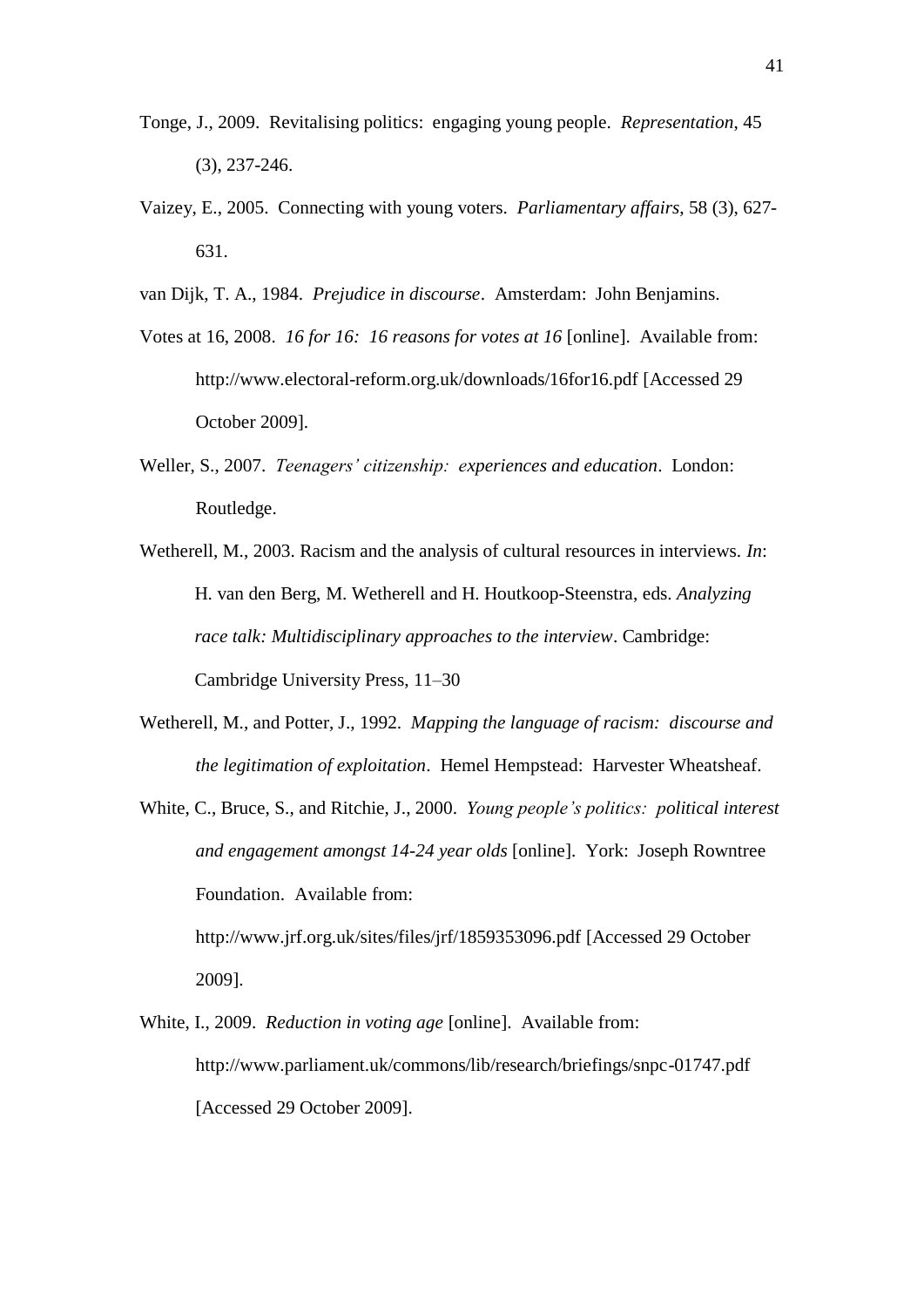Wiggins, S., and Potter, J., 2008. Discursive psychology. *In*: C. Willig and W. Stainton-Rogers, eds. *The Sage handbook of qualitative research in psychology*. London: Sage, 73–90.

Wing Chan, T., and Clayton, M., 2006. Should the voting age be lowered to sixteen? Normative and empirical considerations. *Political studies*, 54 (3), 533-558.

Youth Citizenship Commission, 2009a. *Making the connection: building youth citizenship in the UK* [online].Available from: http://www.ycc.uk.net/publications/YCC%20-%20Final%20Report%20- %20July%202009.pdf [Accessed 29 October 2009].

Youth Citizenship Commission, 2009b. *Old enough to make a mark? Should the voting age be lowered to 16?* [online].Available from: http://www.ycc.uk.net/publications/YCC%20-%20Final%20Responses%20- %20June%202009.pdf [Accessed 29 October 2009].